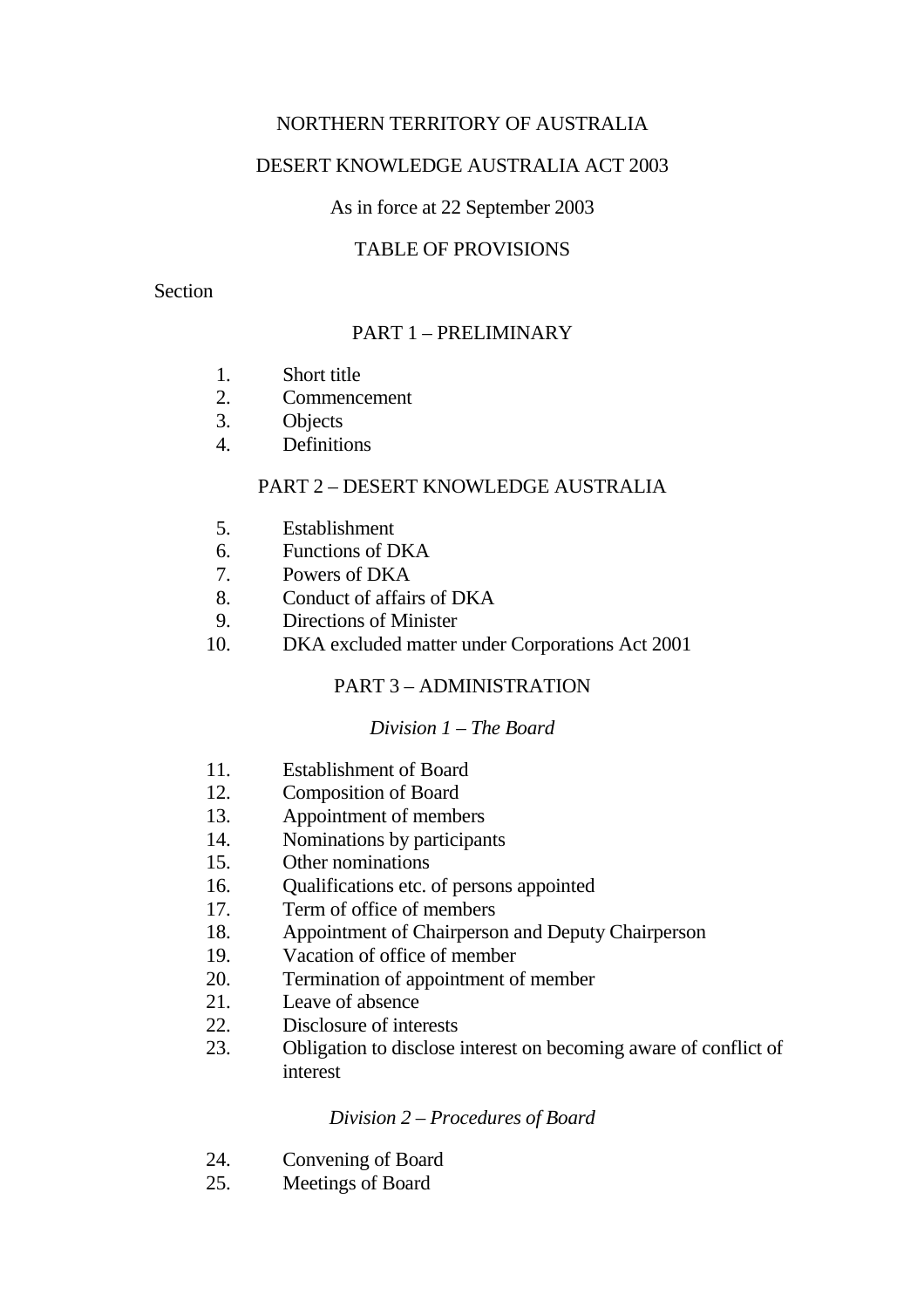- 26. Procedure of Board
- 27. Delegation
- 28. Validity of proceedings and actions of Board etc.

#### *Division 3 – Staff etc.*

- 29. Appointment of staff
- 30. Appointment and responsibilities of chief executive
- 31. Powers of chief executive
- 32. Consultants may be engaged

#### *Division 4 – Committees*

- 33. Committees of Board
- 34. Composition of committees
- 35. Procedure of committees

#### *Division 5 – Desert Knowledge Australia Precinct*

- 36. Declaration of precinct
- 37. Purpose of precinct

### *Division 6 – Societies of participants and associates*

- 38. Setting up of societies
- 39. Fees

# PART 4 – FINANCE, PROPERTY, REPORTS AND AUDIT

- 40. Money of DKA
- 41. Application of money
- 42. ADI accounts
- 43. Proper accounts to be kept etc.
- 44. Gifts etc. and trust funds
- 45. Investment
- 46. Provision of financial information to Treasurer
- 47. Annual report and audit of report

#### PART 5 – BY-LAWS

- 48. Definitions
- 49. Power to make by-laws
- 50. Subject matter of by-laws
- 51. Application of by-laws
- 52. Liability of owner of motor vehicle
- 53. Evidence of ownership of motor vehicle
- 54. Recovery of penalties imposed under By-laws
- 55. Section 57 of *Interpretation Act* does not apply to By-laws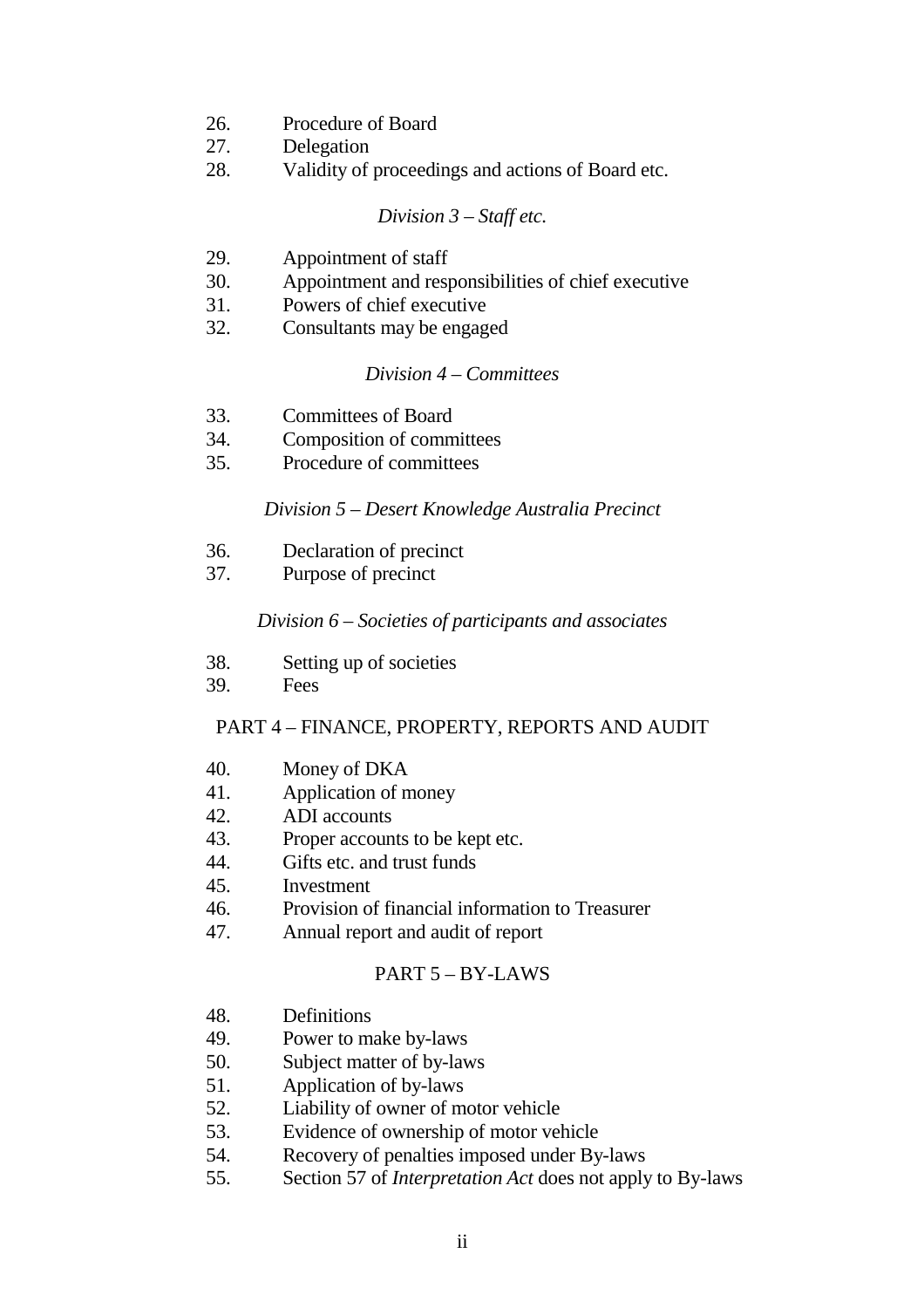### PART 6 – MISCELLANEOUS

- 56. Protection from liability
- 57. Form and execution of documents by DKA
- 58. Proof of resolutions of Board etc.<br>59. Regulations
- **Regulations**

### PART 7 – INTERIM BOARD

- 60. Definitions
- 61. No Board while this Part in force
- 62. Establishment and membership of Interim Board
- 63. Chairperson of Interim Board
- 64. Purpose of Interim Board
- 65. Application of Act to Interim Board
- 66. Convening of Interim Board
- 67. Meetings and procedures of Interim Board
- 68. Expiry of Part

Notes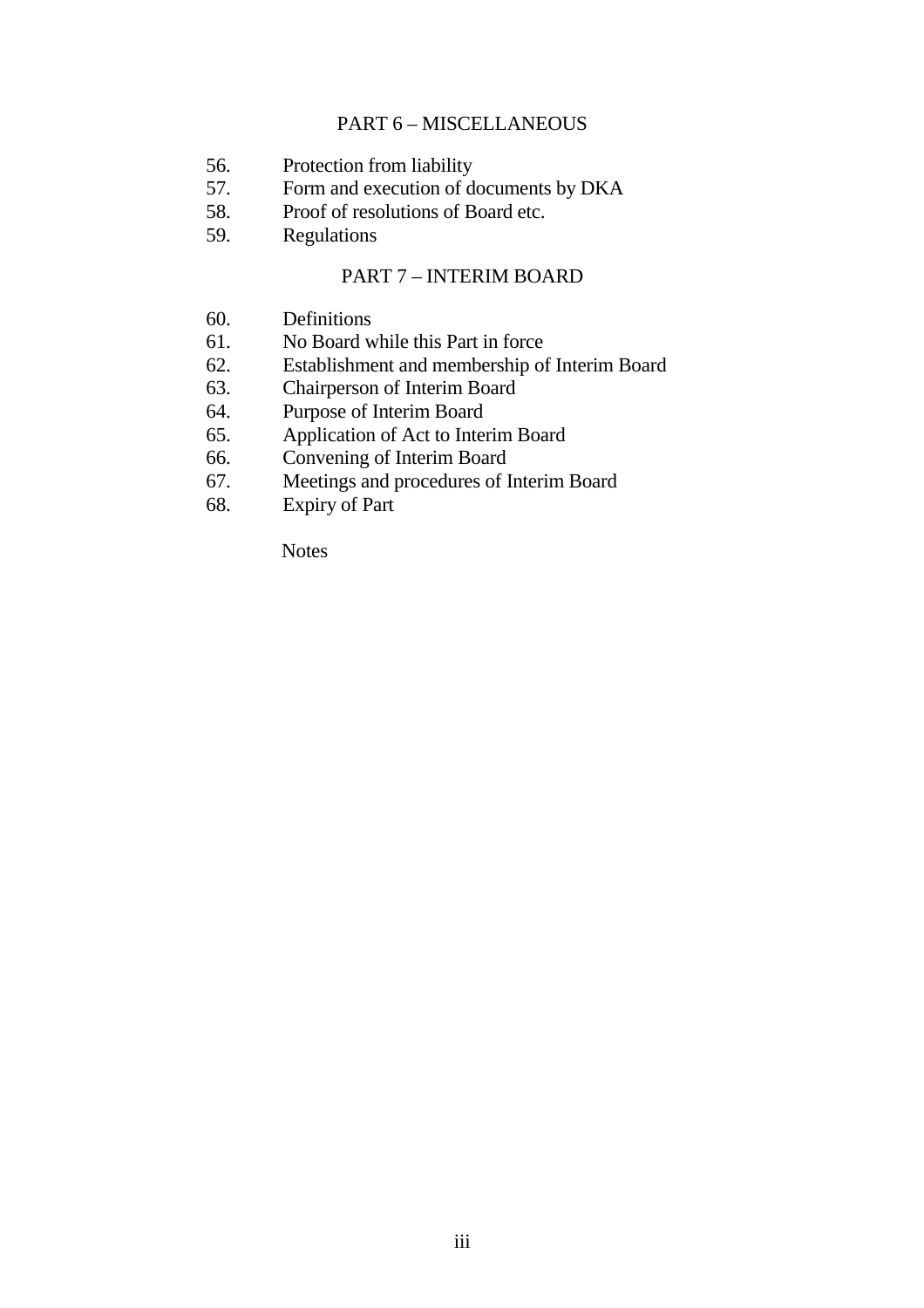# **NORTHERN TERRITORY OF AUSTRALIA**

\_\_\_\_\_\_\_\_\_\_\_\_\_\_\_\_\_\_\_\_

This reprint shows the Act as in force at 22 September 2003. Any amendments that may come into operation after that date are not included.

\_\_\_\_\_\_\_\_\_\_\_\_\_\_\_\_\_\_\_\_

## **DESERT KNOWLEDGE AUSTRALIA ACT 2003**

**An Act to encourage and facilitate learning, research and sustainable economic and social development relating to deserts and arid lands and to establish Desert Knowledge Australia, and for related purposes**

## **PART 1 – PRELIMINARY**

#### **1. Short title**

This Act may be cited as the *Desert Knowledge Australia Act 2003*. (*See* back note 1)

### **2. Commencement**

This Act comes into operation on the date fixed by the Administrator by notice in the *Gazette*. (*See* back note 1)

### **3. Objects**

The objects of this Act are –

- (a) to encourage and facilitate education and training, research, commerce and technology that is relevant to the health, well-being, sustainable economic and social development and improved livelihoods of all communities in deserts and arid lands;
- (b) to develop wealth creation activities in deserts and arid lands in a manner that promotes harmony in and between communities in deserts and arid lands while maintaining the economy and environment of deserts and arid lands in an ecologically sustainable manner and the culture and identity of those communities;
- (c) to encourage and facilitate the formation of partnerships, joint ventures, alliances, networks and other cooperative arrangements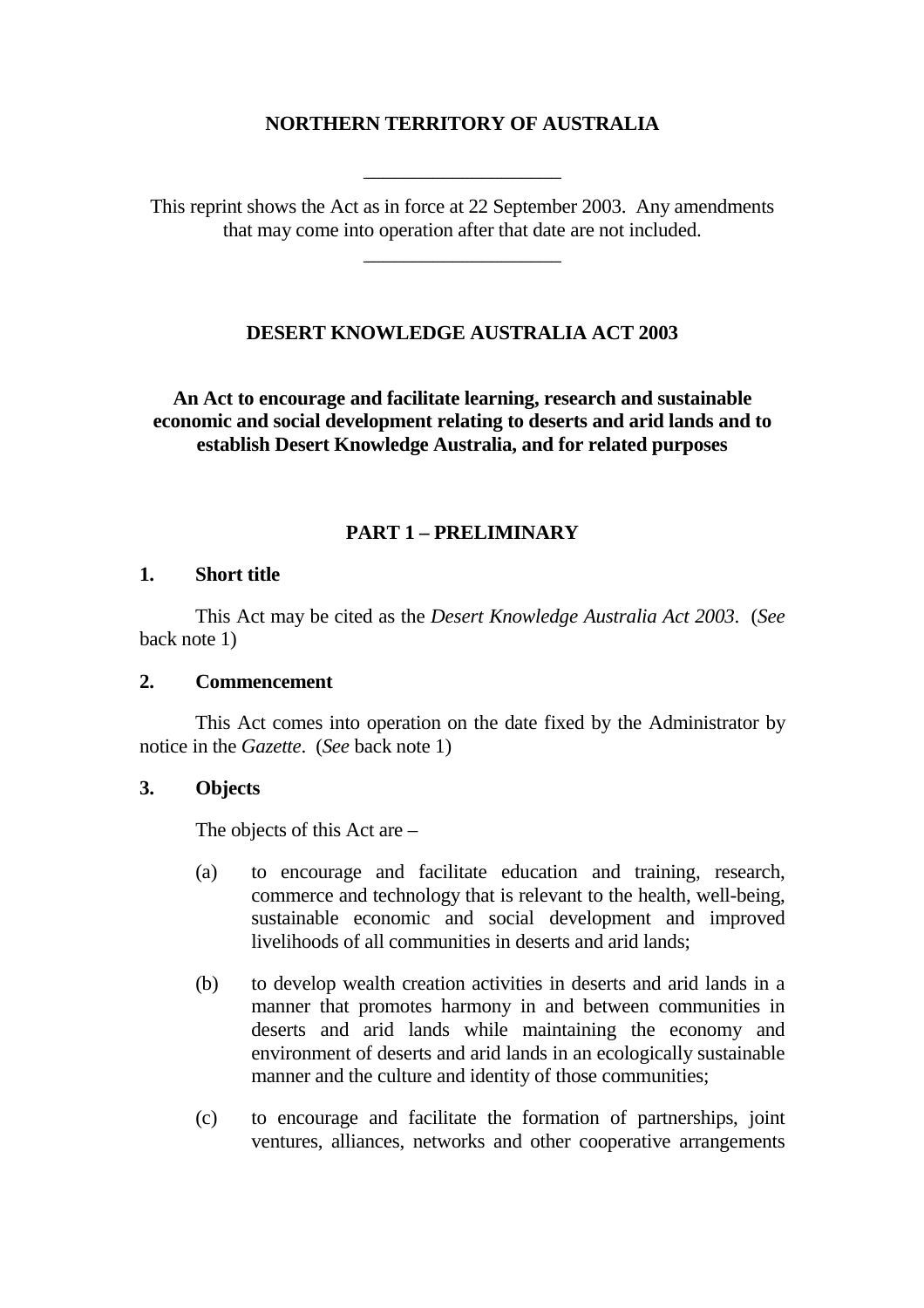for the purpose of achieving the objects specified in paragraphs (a) and (b); and

(d) to establish a statutory corporation to carry out activities for the purpose of achieving the objects specified in paragraphs (a), (b) and (c).

### **4. Definitions**

In this Act, unless the contrary intention appears –

- "Aboriginal" means a person who is a member of the Aboriginal race of Australia;
- "associate" means a person, organisation or authority (whether incorporated or not) who or which has an interest in the activities of DKA and its participants and who or which is a member of a society of associates of DKA set up under section 38;

"Board" means the Board established by section 11;

- "Chairperson" means the member who is appointed to be the Chairperson under section 18;
- "chief executive" means the chief executive appointed under section 30;
- "committee" means a committee of the Board established under section 33:
- "Deputy Chairperson" means the member who is appointed to be the Deputy Chairperson under section 18;
- "DKA" means Desert Knowledge Australia established by section 5;
- "member" means the Chairperson, Deputy Chairperson or other member of the Board appointed under section 13;
- "participant" means a person, organisation or authority (whether incorporated or not) who or which is contributing to building a body of knowledge and expertise about deserts and arid lands by means funded or otherwise facilitated, promoted or supported by DKA and who or which is a member of a society of participants set up under section 38;
- "precinct" means the Desert Knowledge Australia Precinct declared under section 36;
- "staff" means the officers and employees who are appointed, employed or engaged by DKA under Part 3, Division 3.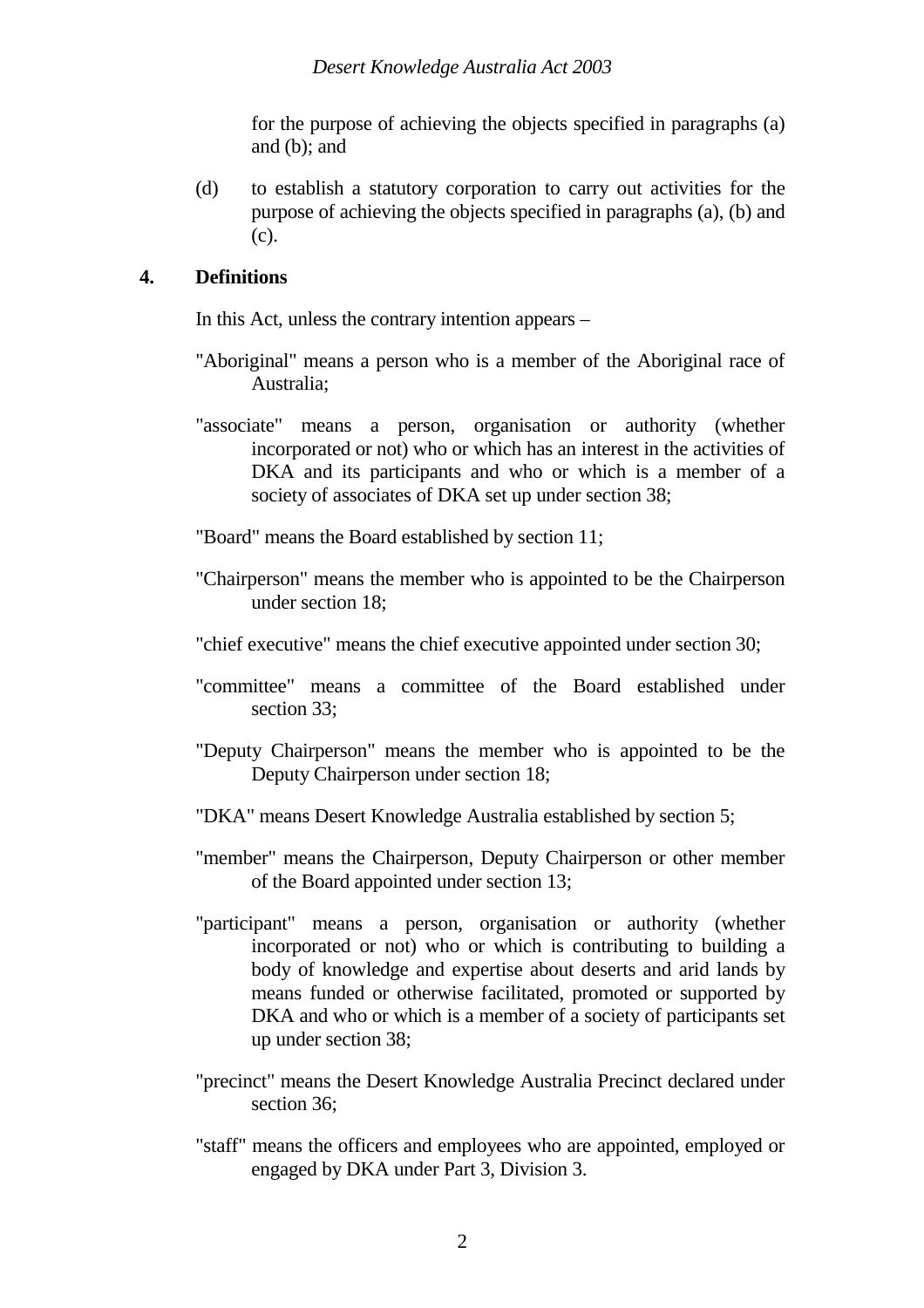# **PART 2 – DESERT KNOWLEDGE AUSTRALIA**

## **5. Establishment**

- (1) Desert Knowledge Australia is established.
- (2) Desert Knowledge Australia –
- (a) is a body corporate;
- (b) has a common seal; and
- (c) is capable, in its corporate name, of acquiring, holding and disposing of real and personal property and of suing and being sued.

(3) All courts, judges and persons acting judicially must take judicial notice of the common seal of Desert Knowledge Australia affixed to a document and must presume that it was duly affixed.

# **6. Functions of DKA**

- (1) The functions of DKA are –
- (a) to encourage and facilitate the development of a body of knowledge and expertise relevant to deserts and arid lands;
- (b) to encourage improvements to the economies and livelihoods of communities in deserts and arid lands and further the economic and social development and ecologically sustainable wealth creation of those communities;
- (c) to establish, develop and manage the Desert Knowledge Australia Precinct as a nationally and internationally renowned centre of knowledge about deserts and arid lands and for its contribution to education and training, research, commerce and technology relevant to the economic and social development of communities in deserts and arid lands;
- (d) to encourage the provision of high-quality communication and other services to desert areas and arid lands;
- (e) to undertake, fund, facilitate, promote and support research, study and training that –
	- (i) is relevant to deserts and arid lands;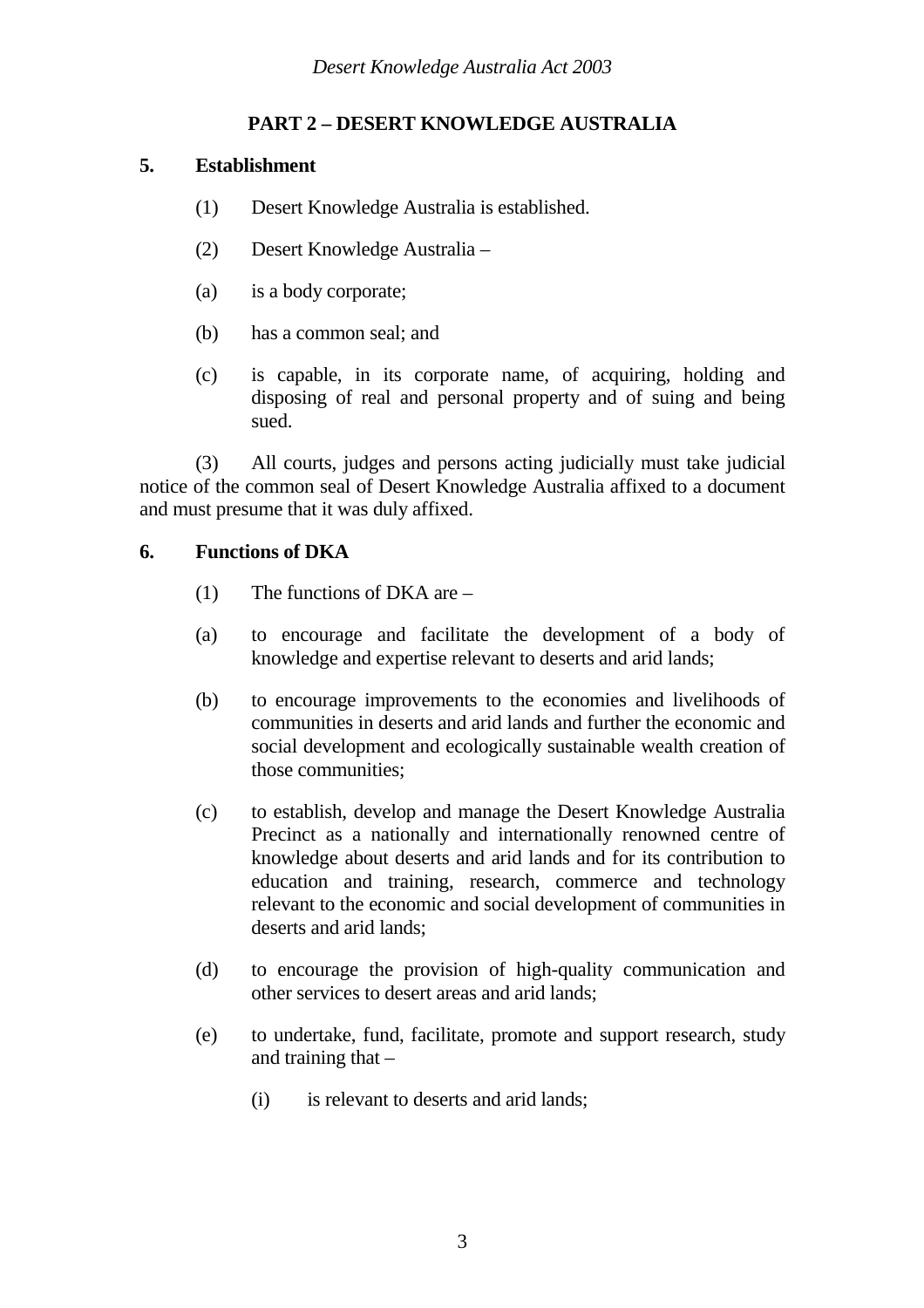- (ii) contributes to the health, well-being, sustainable economic and social development and improved livelihoods of communities in deserts and arid lands; and
- (iii) encourages practices and programs for use in or relevant to deserts and arid lands that are ecologically and culturally sound and sustainable;
- (f) to encourage and facilitate communication and collaboration between persons and communities, and the formation of partnerships, joint ventures, alliances, networks and other cooperative arrangements for the purposes of paragraphs (a) to (e) (inclusive);
- (g) to attract suitable persons, organisations and authorities (whether incorporated or not) to be participants in DKA;
- (h) the prescribed functions, if any; and
- (i) any other functions imposed on it by or under another Act.
- (2) DKA may perform its functions –
- (a) in the Territory; and
- (b) in other parts of Australia, and in other countries, through partnerships, joint ventures, alliances, networks and other cooperative arrangements.

## **7. Powers of DKA**

(1) Subject to this or any other Act or an instrument of a legislative or administrative character made under this or any other Act, DKA has power to do all things that are necessary or convenient to be done for or in connection with or incidental to the performance of its functions.

- (2) In particular, DKA has power to –
- (a) negotiate and enter into contracts, agreements, schemes and arrangements;
- (b) purchase, lease or otherwise acquire and hold real or personal property and, with the approval of the Treasurer, sell, grant leases of or otherwise dispose of real or personal property;
- (c) erect buildings;
- (d) occupy, use, control and manage land or a building owned or leased by DKA;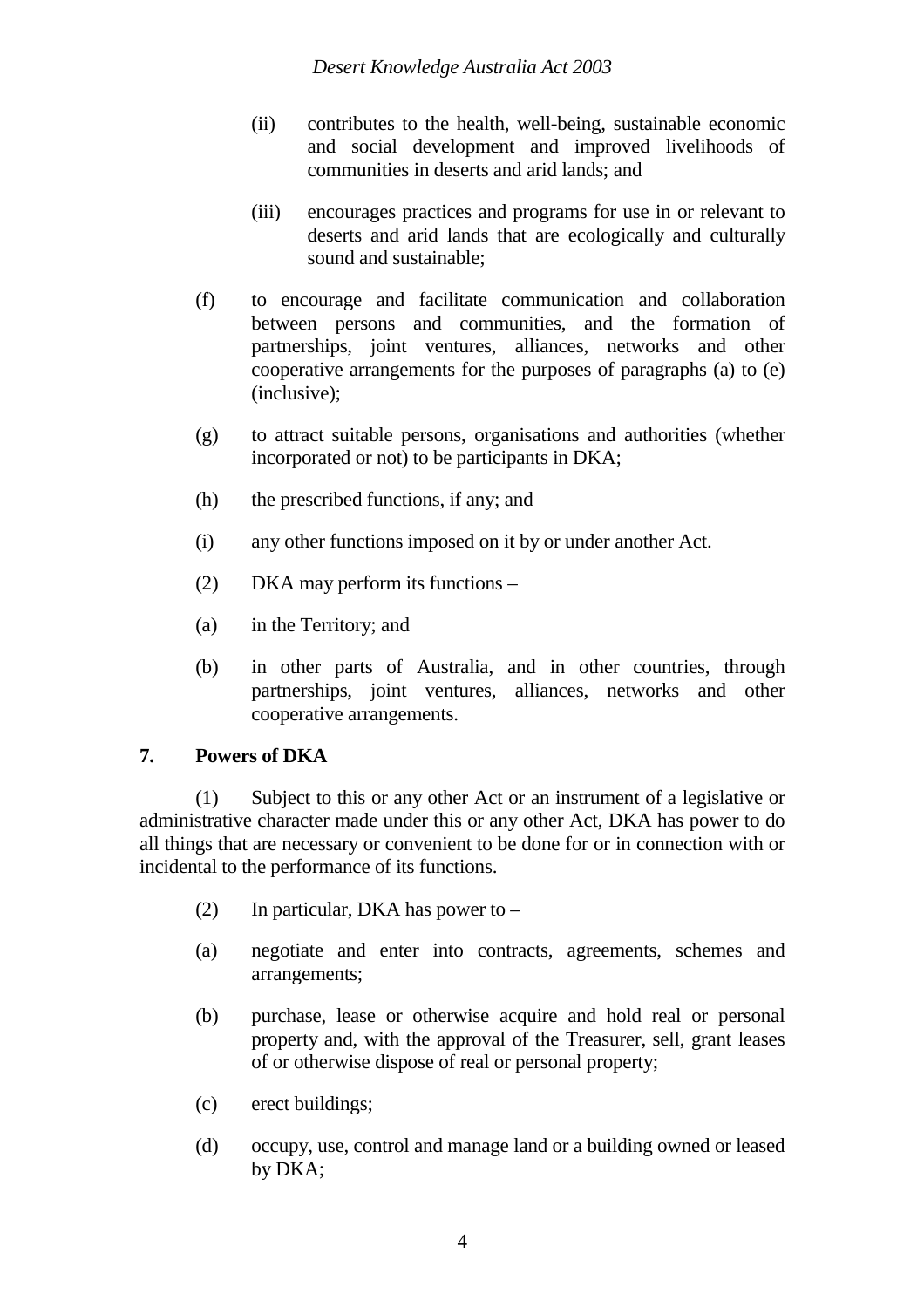- (e) seek, apply for and accept gifts, grants, bequests, devises and assignments made to DKA, whether on trust or otherwise, and act as trustee of money and other property vested in it on trust;
- (f) enter into arrangements with other persons or organisations, whether from Australia or another country, or with the Commonwealth or a State or Territory of the Commonwealth, for the development of DKA;
- (g) create, develop, apply for, obtain and hold intellectual property and enter into agreements or arrangements of a commercial nature in respect of intellectual property on the terms, including terms as to royalties and lump sum payments, that the Board considers appropriate;
- (h) with the approval of the Treasurer, borrow and invest money;
- (i) with the approval of the Treasurer, grant loans to persons carrying on activities related to the operations of DKA on the terms the Board considers appropriate;
- (j) with the approval of the Treasurer, form or establish or participate in the formation or establishment of bodies corporate;
- (k) with the approval of the Treasurer, form partnerships and enter into joint ventures or other arrangements, or create trusts, for sharing profits;
- (l) with the approval of the Treasurer, enter into franchise agreements;
- (m) confer awards and scholarships;
- (n) administer schemes of financial and other assistance;
- (o) establish, manage and control halls of residence and other forms of student and other accommodation;
- (p) employ or engage staff, engage consultants and appoint agents and attorneys;
- (q) charge for work, services, goods and information done, supplied or published by DKA and for admission into the precinct or any part of the precinct;
- (r) call for and evaluate submissions for persons, organisations or authorities to be participants in DKA;
- (s) set up a society or societies of participants in DKA and a society or societies of associates of DKA, provide for their promotion and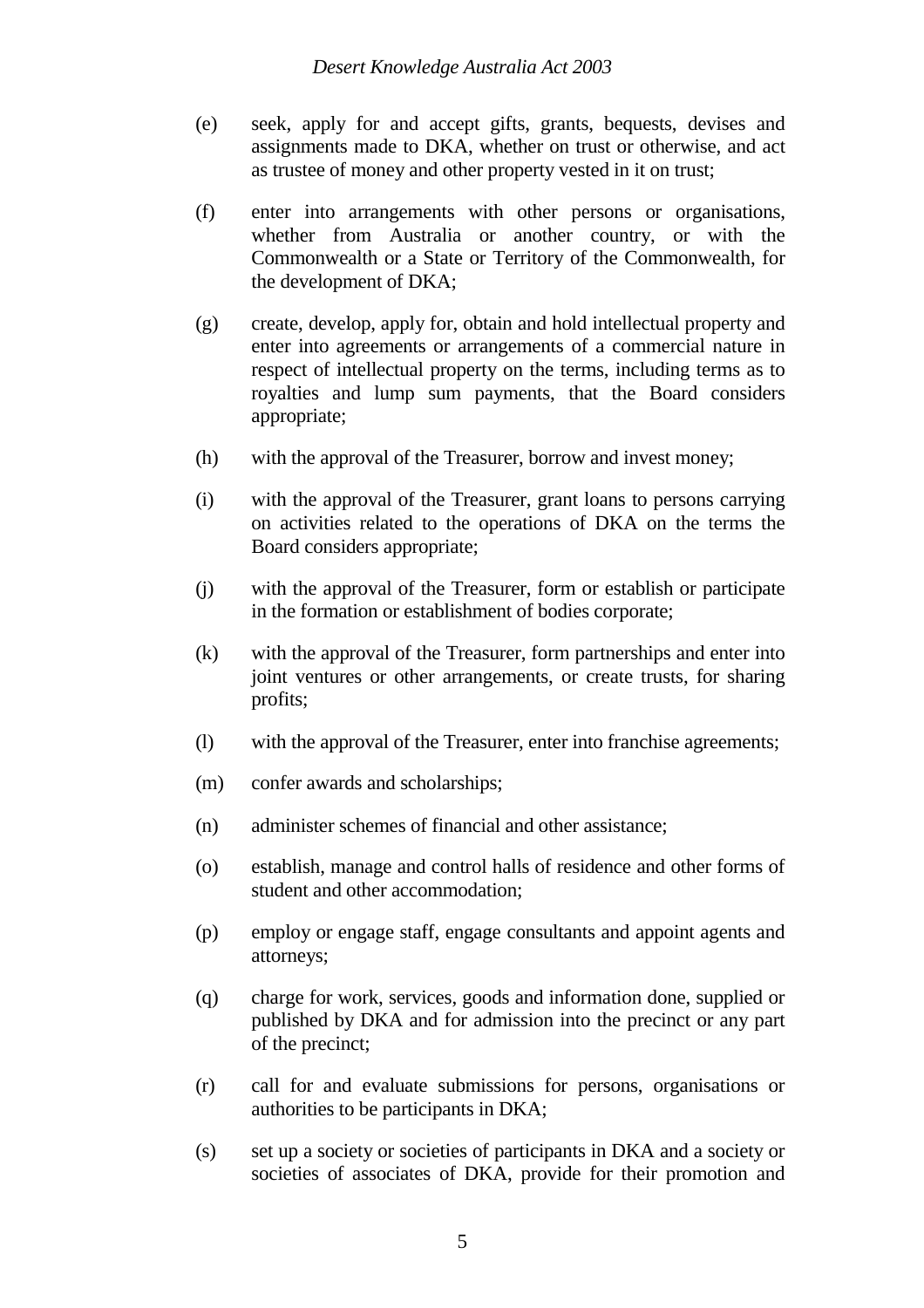development and charge and collect a fee for belonging to the societies; and

(t) grant rights to produce and publish documents containing material relating to the functions of DKA.

## **8. Conduct of affairs of DKA**

(1) Subject to this Act, the affairs of DKA are to be conducted by the Board.

- (2) The Board must conduct the affairs of DKA –
- (a) in a manner that is reasonable and accords with and furthers the objects of this Act;
- (b) in a manner that directs benefits to the Territory;
- (c) within a budget approved by the Minister; and
- (d) to the extent the affairs involve commercial activities, in a commercial manner consistent with the principle of competitive neutrality.

(3) All acts, matters and things done by the Board, or by the Chairperson, a member, a member of a committee, a member of the staff or any other person in the name of or on behalf of DKA with the express or implied authority of the Board, are taken to have been done by DKA.

## **9. Directions of Minister**

(1) In conducting the affairs of DKA, the Board is subject to the written directions of the Minister.

(2) The Minister must lay before the Legislative Assembly a copy of a direction given under subsection (1) within 6 sitting days of the Assembly after giving the direction.

(3) A copy of a direction given under subsection (1) in a financial year is to be included in the Board's report for the year prepared under section 47.

# **10. DKA excluded matter under Corporations Act 2001**

DKA is declared to be an excluded matter for the purposes of section 5F of the Corporations Act 2001 in relation to the whole of the Corporations legislation.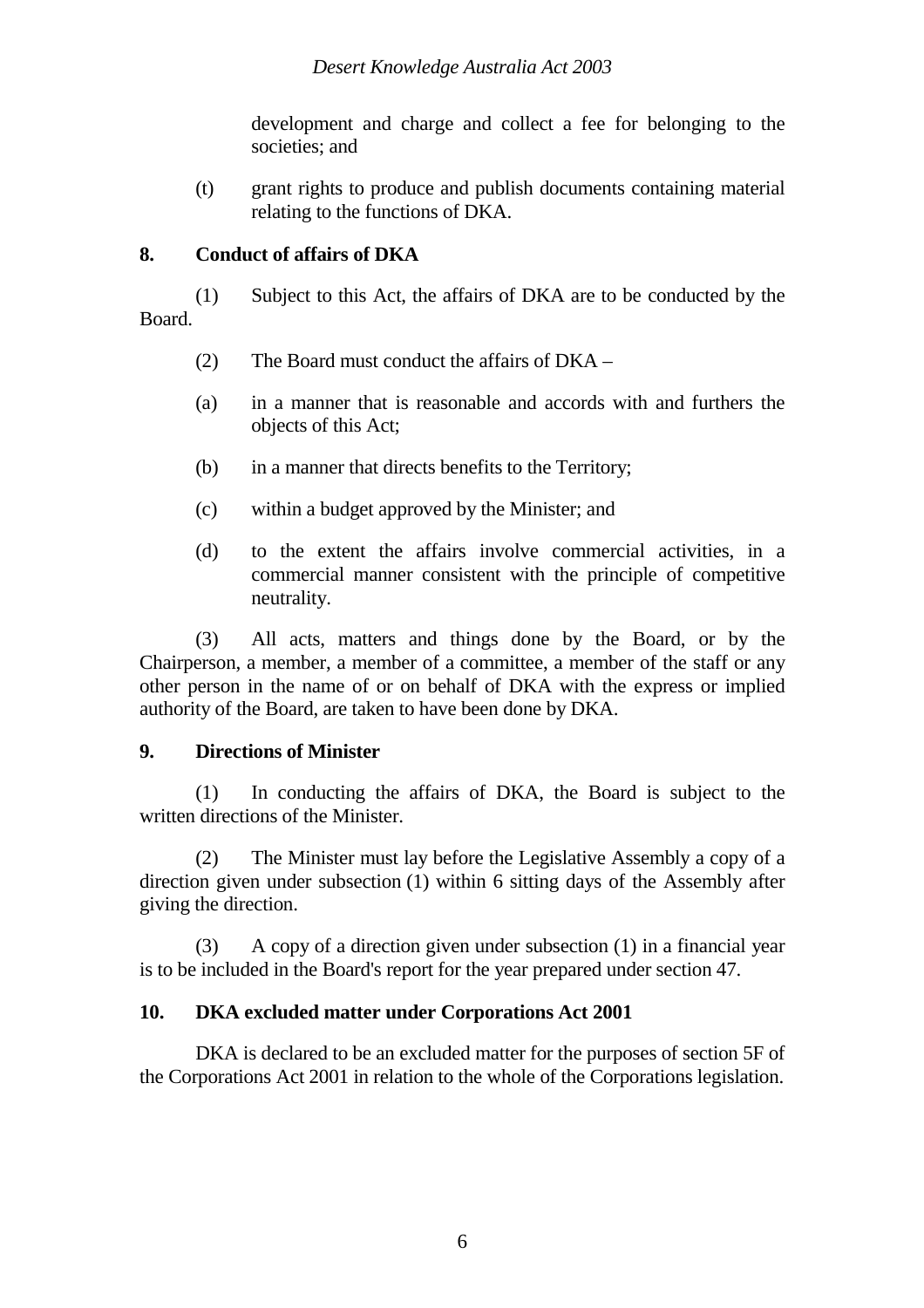# **PART 3 – ADMINISTRATION**

## *Division 1 – The Board*

## **11. Establishment of Board**

There is a Board of DKA.

## **12. Composition of Board**

The Board consists of at least 5 and not more than 11 members.

# **13. Appointment of members**

(1) Subject to this Division, the Minister may appoint in writing the members of the Board in accordance with subsection (5).

(2) Half the members are to be persons nominated by participants in accordance with section 14.

(3) A reference in subsection (2) to half the number of members is a reference to the whole number that represents half the number of members or, if half the number of members is represented by a number that is not a whole number, the next lowest whole number.

(4) Of the persons appointed to be members, the Minister must appoint –

- (a) if the Board is to be composed of 5 members  $-2$  persons who are Aboriginals;
- (b) if the Board is to be composed of  $6, 7$  or 8 members  $-3$  persons who are Aboriginals; or
- (c) if the Board is to be composed of 9, 10 or 11 members  $-4$  persons who are Aboriginals.

(5) In appointing persons as members, the Minister must comply with sections 14, 15 and 16.

## **14. Nominations by participants**

(1) The Minister must invite the participants, and the societies of participants set up under section 38, to nominate for appointment as members persons who hold suitable qualifications or have suitable knowledge and experience relating to the objects of this Act and the powers and functions of DKA.

(2) The Minister must consult and make inquiries about the suitability of each person nominated under subsection (1) and, having done so, appoint from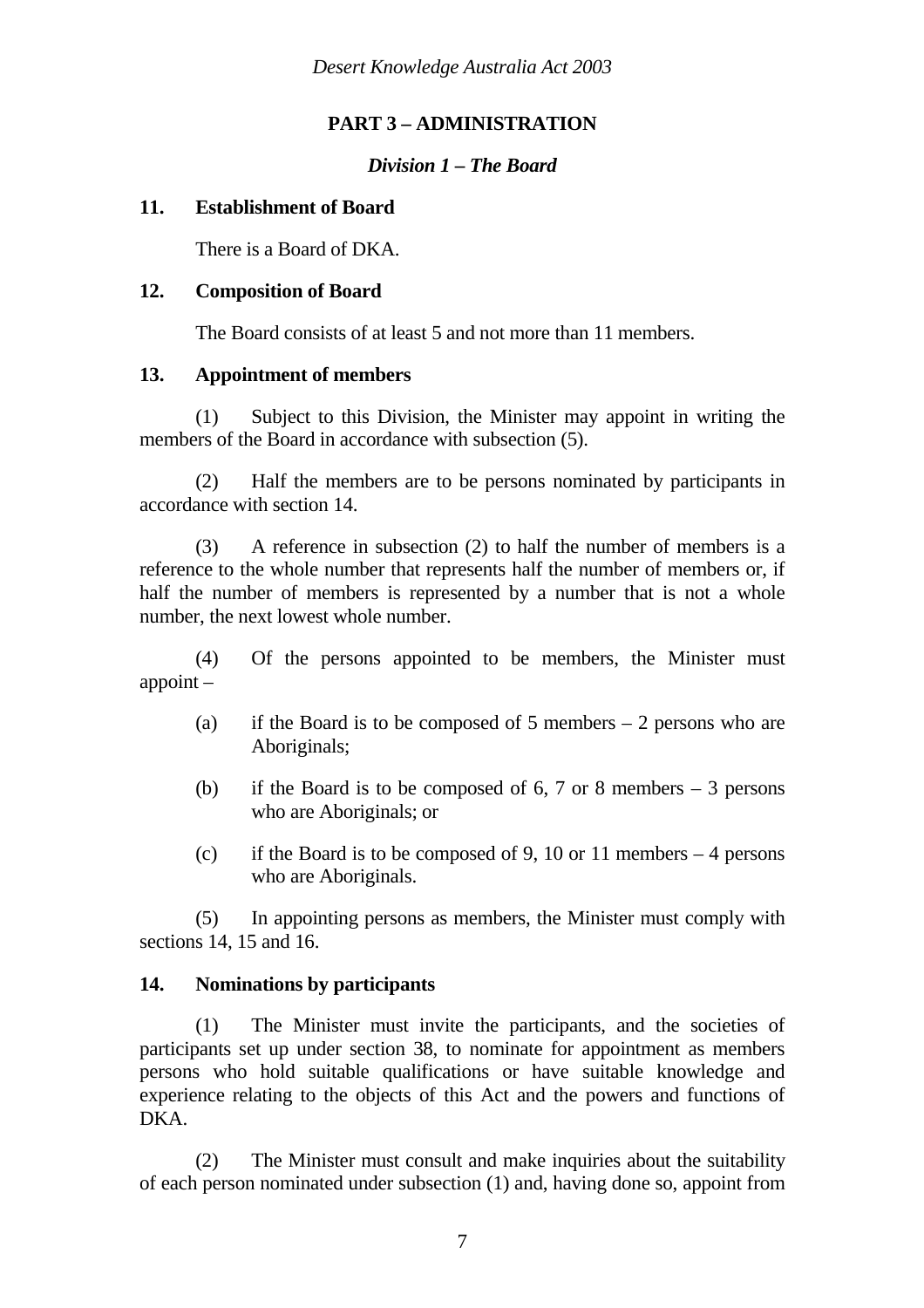those persons nominated the number of members required by section 13(2) to be nominated by participants.

## **15. Other nominations**

To assist the Minister in appointing persons who are not referred to in section 14(2), the Minister may invite the Australian Prime Minister, a Premier of a State of the Commonwealth or any other person the Minister considers appropriate to nominate a person who is suitable for appointment.

# **16. Qualifications etc. of persons appointed**

(1) The Minister must not appoint a person unless he or she is satisfied that the person holds suitable qualifications or has suitable knowledge and experience relating to the objects of this Act and the powers and functions of DKA.

(2) The Minister must appoint only persons who, in his or her opinion –

- (a) represent the interests of
	- (i) communities in deserts and arid lands;
	- (ii) the indigenous people of deserts and arid lands;
	- (iii) persons with a special expertise or interest relevant to deserts and arid lands; and
	- (iv) the different levels of Government,

in the proportion the Minister considers appropriate for the conduct of the affairs of DKA; and

(b) are collectively capable of conducting the affairs of DKA so that it carries out activities and achieves outcomes that accord with and further the objects of this Act.

# **17. Term of office of members**

- (1) A member holds office for –
- $(a)$  4 years; or
- (b) if a shorter period is specified in the instrument of appointment of the member – the shorter period.
- (2) A person may be re-appointed as a member.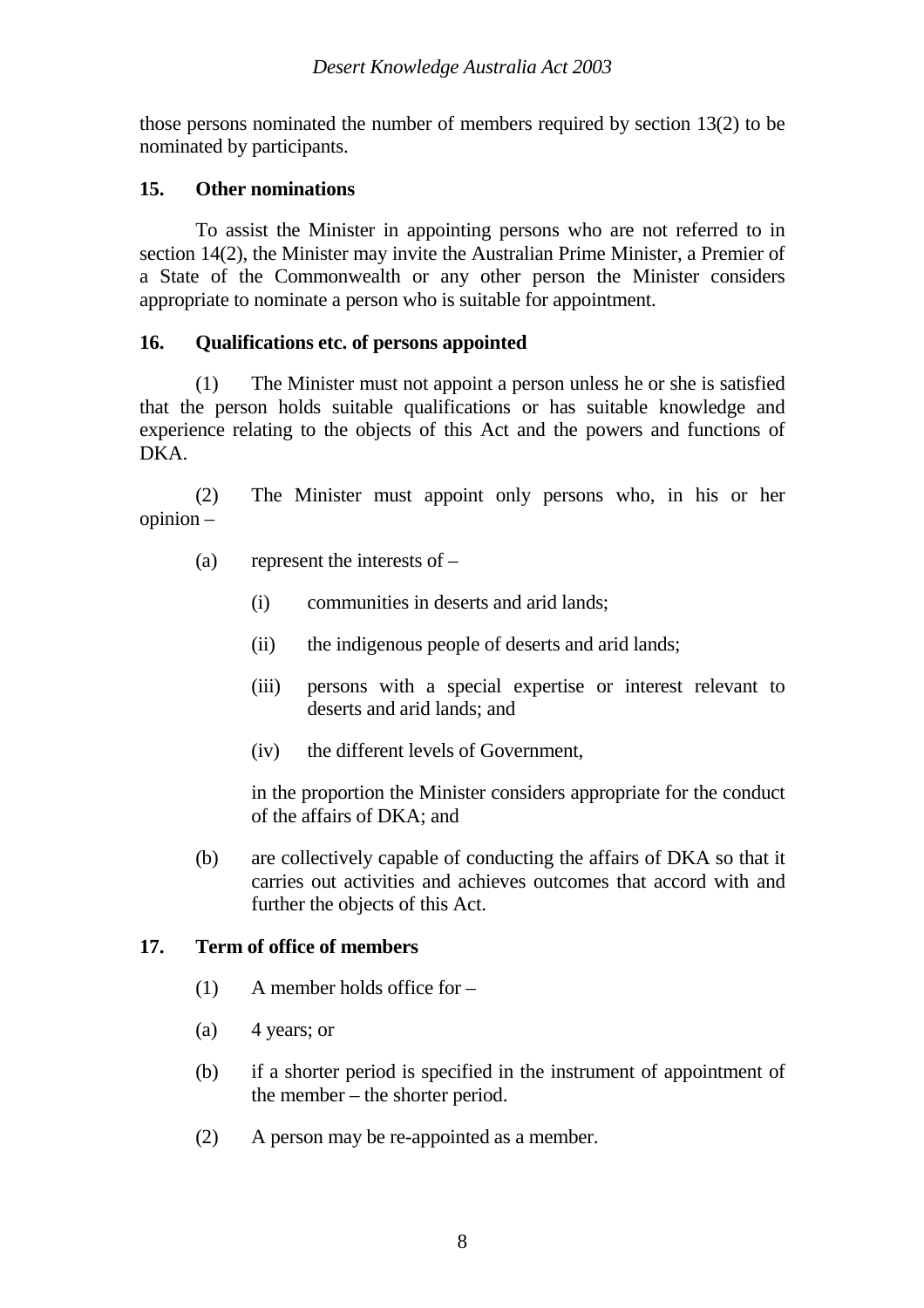(3) Despite subsection (1), unless a member sooner vacates his or her office or is removed from office under section 20, on the expiration of the term of office of the member, the member continues to hold office until a successor is appointed.

## **18. Appointment of Chairperson and Deputy Chairperson**

(1) The Minister must appoint in writing a member to be the Chairperson and another member to be the Deputy Chairperson.

(2) The Minister must appoint a member from amongst the members who are Aboriginals to be either the Chairperson or Deputy Chairperson.

(3) Subject to subsection (4), the term of office of the Chairperson or Deputy Chairperson is the term specified by the Minister in the instrument of appointment.

- (4) The Chairperson or Deputy Chairperson holds office until –
- (a) the expiry of his or her term of office as Chairperson or Deputy Chairperson;
- (b) he or she resigns the office of Chairperson or Deputy Chairperson by writing signed by him or her and delivered to the Minister; or
- (c) a vacancy occurs in his or her office as member.

(5) A member may be re-appointed as the Chairperson or Deputy Chairperson.

(6) If, for any reason, the Chairperson is unable to exercise his or her powers or perform his or her functions or there is a vacancy in the office of Chairperson, the Deputy Chairperson must act in the office of Chairperson.

## **19. Vacation of office of member**

- (1) A member vacates the member's office if –
- (a) the member's term of office expires; or
- (b) the member resigns the member's office by writing signed by the member and delivered to the Chairperson.

(2) If a member resigns, the Chairperson must inform the Minister of the member's resignation within 5 days after receiving it.

## **20. Termination of appointment of member**

(1) The Minister may terminate the appointment of a member on the grounds of inability, inefficiency, misbehaviour or physical or mental incapacity.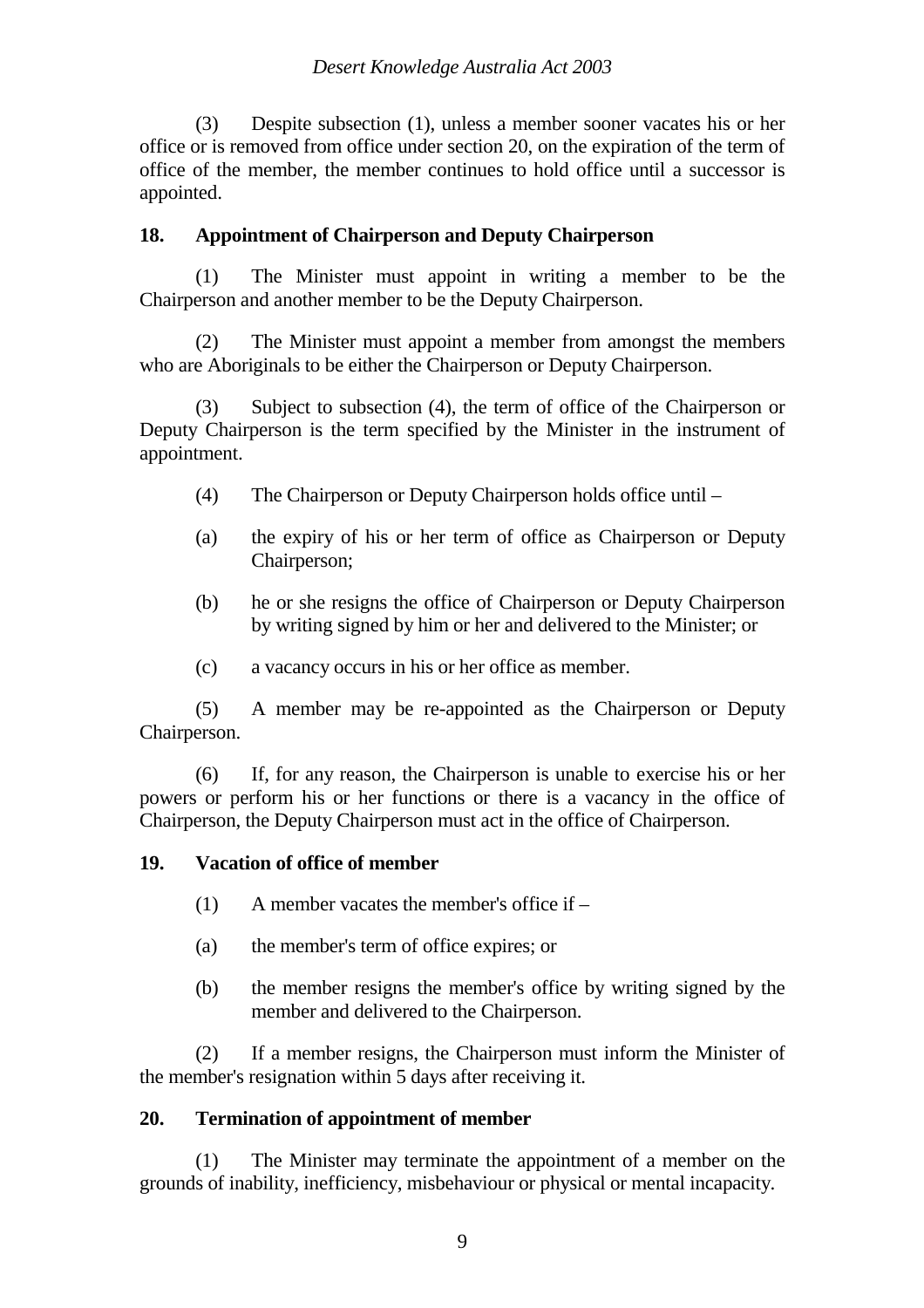(2) The Minister must terminate the appointment of a member if the member –

- (a) is absent, except on leave granted by the Board, from 3 consecutive meetings of the Board; or
- (b) knowingly contravenes or fails to comply with section 22 or 23.
- (3) A member's appointment terminates if the member –
- (a) becomes bankrupt, applies to take the benefit of a law for the relief of bankrupt or insolvent debtors, compounds with creditors or makes an assignment of the member's remuneration for their benefit; or
- (b) is found guilty by a court in the Territory of an offence punishable by imprisonment for 12 months or more or is found guilty by a court outside the Territory of an offence which, if committed against a law in force in the Territory, would be an offence punishable by imprisonment for 12 months or more.

(4) The termination of an appointment under subsection (1) or (2) is to be in writing and a copy is to be given to the member.

## **21. Leave of absence**

(1) The Board may grant a member leave of absence.

(2) In granting a member leave of absence, the Board must specify the period of leave granted.

(3) The Board must inform the Minister of a member's leave (including the period of leave granted) as soon as practicable after granting the leave.

## **22. Disclosure of interests**

(1) At the first meeting of the Board after a person becomes a member, he or she must disclose –

- (a) the name and a description of any body corporate, association, society or other body of which he or she is a member or an officer or by which he or she is employed;
- (b) the name and a description of any partnership of which he or she is a partner or by which he or she is employed;
- (c) any other interest he or she has in relation to a person or body that is likely to give rise to a conflict with his or her duties as member; and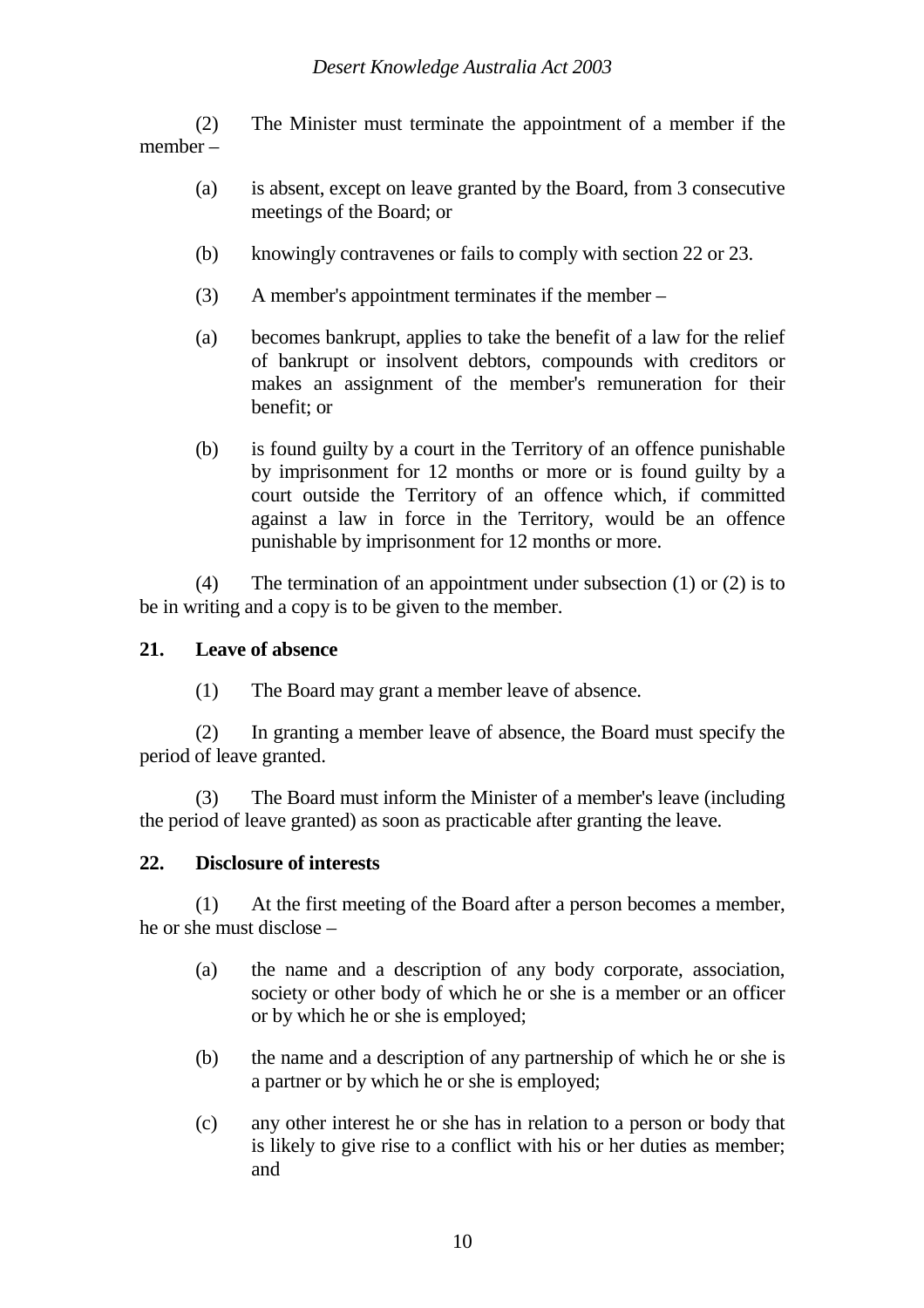## *Desert Knowledge Australia Act 2003*

(d) any other information prescribed by the Regulations.

(2) The disclosure is to be made in the manner determined by the Board.

(3) On a member making a disclosure in accordance with subsections (1) and (2), the member is taken to have given sufficient disclosure of any direct or indirect pecuniary interest of the member in relation to any matter that might be considered at a meeting of the Board or any thing that might be done by the Board after the disclosure.

(4) If there is a change to information disclosed by the member or the member acquires new interests likely to give rise to a conflict with his or her duties as member, the member must vary his or her disclosure accordingly, in the manner determined by the Board –

- (a) at the first meeting of the Board after the change or acquisition; or
- (b) where the Board does not meet within 30 days after the change or acquisition – within that 30 day period.

(5) A disclosure (as varied) remains effective during the member's term of office and any successive term of office held by the member.

- (6) The Board must –
- (a) keep a record of the particulars of all disclosures and variations of disclosures made under this section; and
- (b) make the record available at all reasonable times for inspection on payment of the fee (if any) determined by the Board for that purpose.

## **23. Obligation to disclose interest on becoming aware of conflict of interest**

 $(1)$  In this section –

"Board" includes a committee;

"member" includes a member of a committee.

(2) Despite section 22, if a member becomes aware that he or she has or may have a direct or indirect pecuniary interest in –

- (a) a matter being considered or about to be considered by the Board; or
- (b) a thing being done or about to be done by the Board,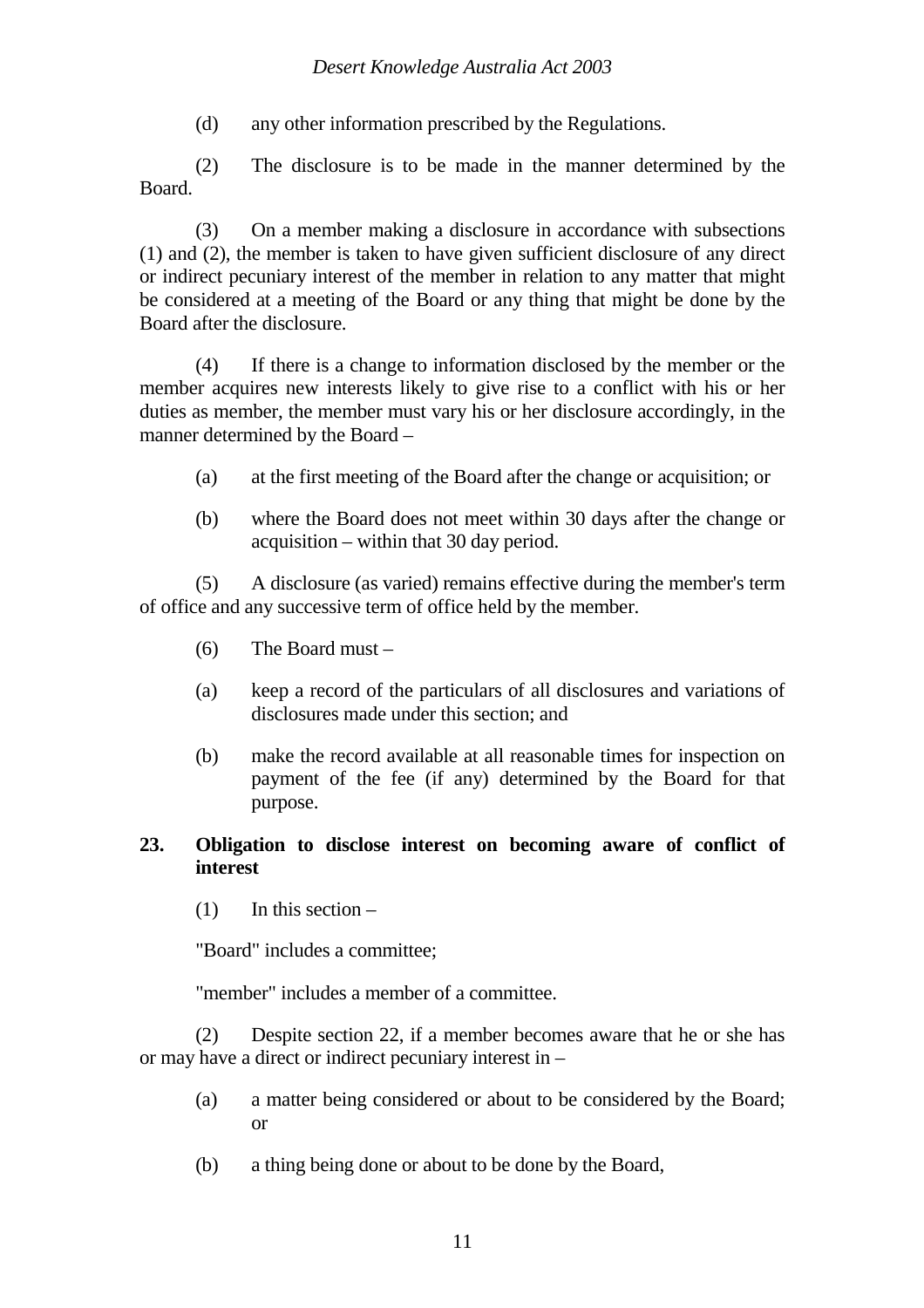the member must as soon as possible disclose the nature of the interest or possible interest at a meeting of the Board.

(3) Subject to a resolution of the Board to the contrary, a member who discloses a pecuniary interest in a matter or thing in accordance with subsection  $(2)$  –

- (a) may be present during deliberations by the Board but must not take part in the making of the decisions of the Board in relation to that matter or thing; and
- (b) must not perform a function under this Act in relation to that matter or thing.

(4) The resolution of the Board to the contrary is to be deliberated and voted on in the absence of the member.

# *Division 2 – Procedures of Board*

## **24. Convening of Board**

(1) Subject to subsection (2), the Board must meet as often as is necessary for the exercise of its powers and the performance of its functions.

(2) The Board must meet at least 4 times in each year.

(3) The Minister may give a direction to the Board under section 9 requiring the Board to meet.

(4) The Chairperson must make the arrangements that enable the Board to meet.

## **25. Meetings of Board**

(1) The Chairperson or, in the absence of the Chairperson, the Deputy Chairperson or, in the absence of both the Chairperson and the Deputy Chairperson, the member elected by the members present from amongst their number must preside at a meeting of the Board.

(2) Subject to subsection (3), each member present at a meeting (including the member presiding over the meeting) has one vote.

(3) Questions arising at a meeting of the Board are to be determined by a majority of the votes of the members present and, in the event of an equality of votes, the person presiding over the meeting has a casting vote.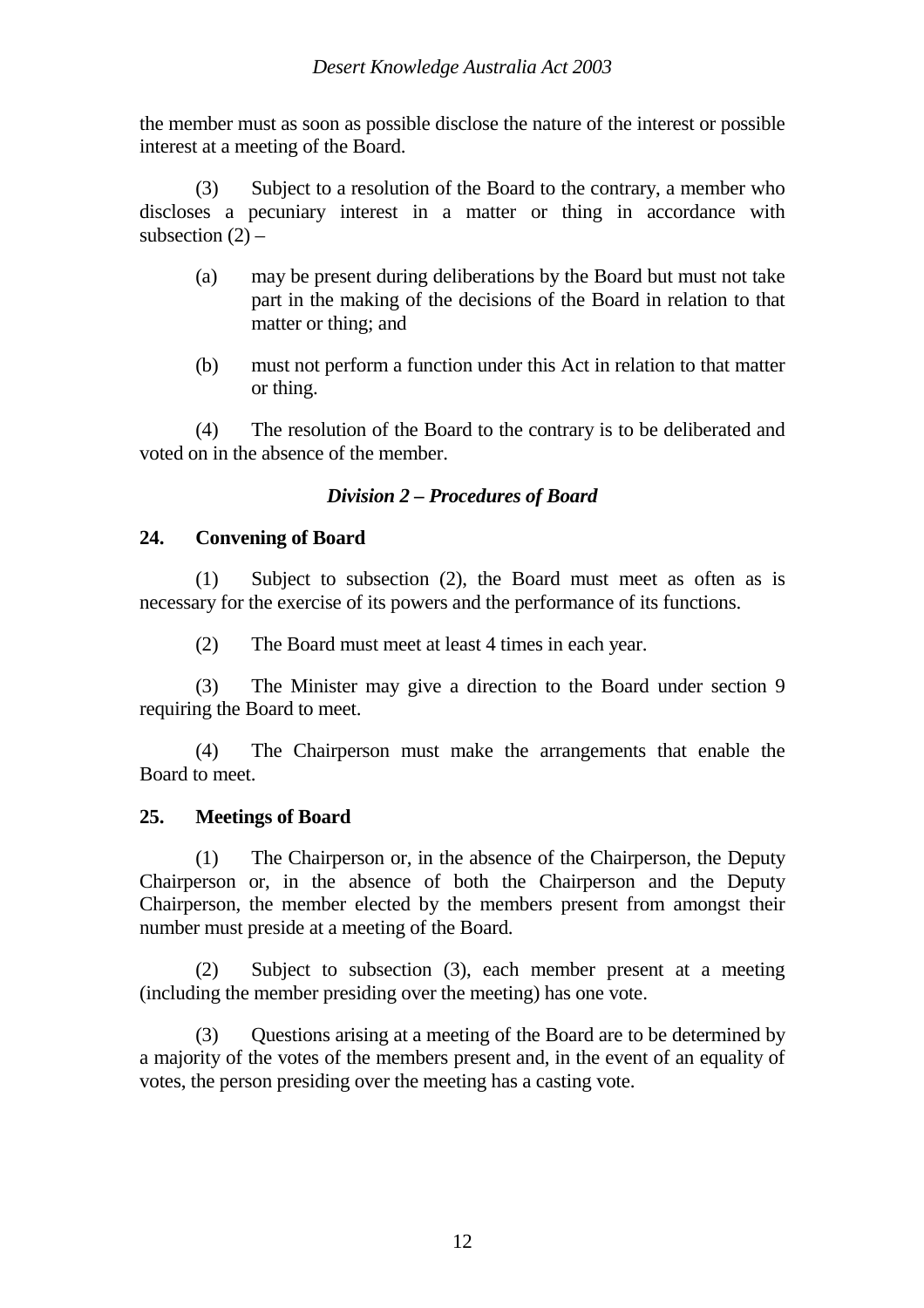- (4) At a meeting of the Board –
- (a) one member appointed on nomination under section 14 and one member who was not appointed on nomination under that section must be present; and
- (b) the number of members equal to half the number of members holding the office of member plus one constitutes a quorum.

(5) A reference in subsection (4)(b) to half of the number of members holding office is a reference to the whole number that represents half the number of members or, if half the number of members is represented by a number that is not a whole number, the next lowest whole number.

(6) Subject to a resolution of the Board to the contrary, the chief executive must attend all meetings of the Board to inform and advise the Board on matters before it.

# **26. Procedure of Board**

(1) Unless otherwise prescribed, the procedures of the Board are to be determined by the Board.

(2) The Board must keep a record of all its meetings and other proceedings and all its decisions made during the course of its meetings and other proceedings.

## **27. Delegation**

(1) The Board may delegate in writing to a person or a committee or other body any of the Board's powers and functions under this Act, other than this power of delegation and the power to make by-laws.

(2) If the Board delegates a power or function to a committee or other body and there is a change in the membership of the committee or body, the delegation continues in force as a delegation of the power or function to the committee or body as newly constituted unless the Board expressly revokes or varies the instrument of delegation.

# **28. Validity of proceedings and actions of Board etc.**

A proceeding of the Board or a committee or act or thing done by the Board, a committee, the Chairperson, the Deputy Chairperson, the chief executive, a member of the Board or a committee or a delegate of the Board is not invalid by reason only of one or more of the following:

(a) a defect in the appointment of a member;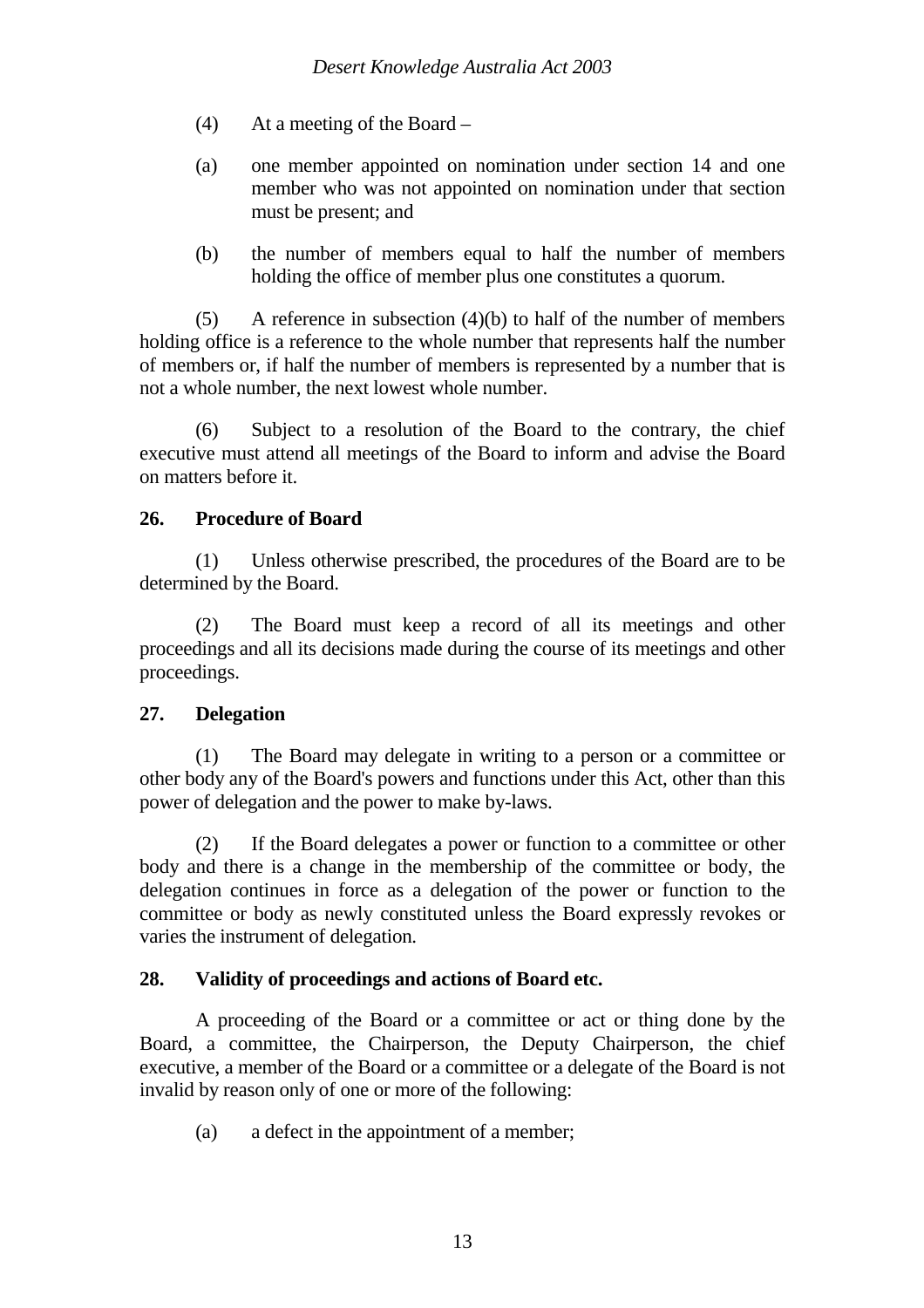- (b) a defect in the appointment of a member as the Chairperson or Deputy Chairperson;
- (c) a defect in the appointment of a member of a committee;
- (d) a defect in the appointment of the chief executive;
- (e) a defect in a delegation by the Board;
- (f) a defect in the convening or conduct of a meeting of the Board or a committee;
- (g) there being a vacancy in the membership of the Board or a committee;
- (h) the fact that a person who purported to be a member of the Board or a committee, or to be the Chairperson, Deputy Chairperson or chief executive, was not a member of the Board or committee or was not the Chairperson, Deputy Chairperson or chief executive;
- (i) a contravention of or failure to comply with section 22 or 23.

# *Division 3 – Staff etc.*

## **29. Appointment of staff**

(1) The Board may appoint the officers and employ or engage the employees it considers necessary for the purposes of DKA.

(2) The terms and conditions of appointment, employment or engagement of the staff are to be determined by the Board.

## **30. Appointment and responsibilities of chief executive**

(1) The Board must appoint in writing a person to be the chief executive of DKA.

- (2) The chief executive –
- (a) is responsible to the Board for the management and administration of DKA; and
- (b) must perform the functions imposed on him or her under this Act or another Act.
- (3) In performing his or her functions and exercising his or her powers, the chief executive –
- (a) must act in accordance with the decisions of the Board; and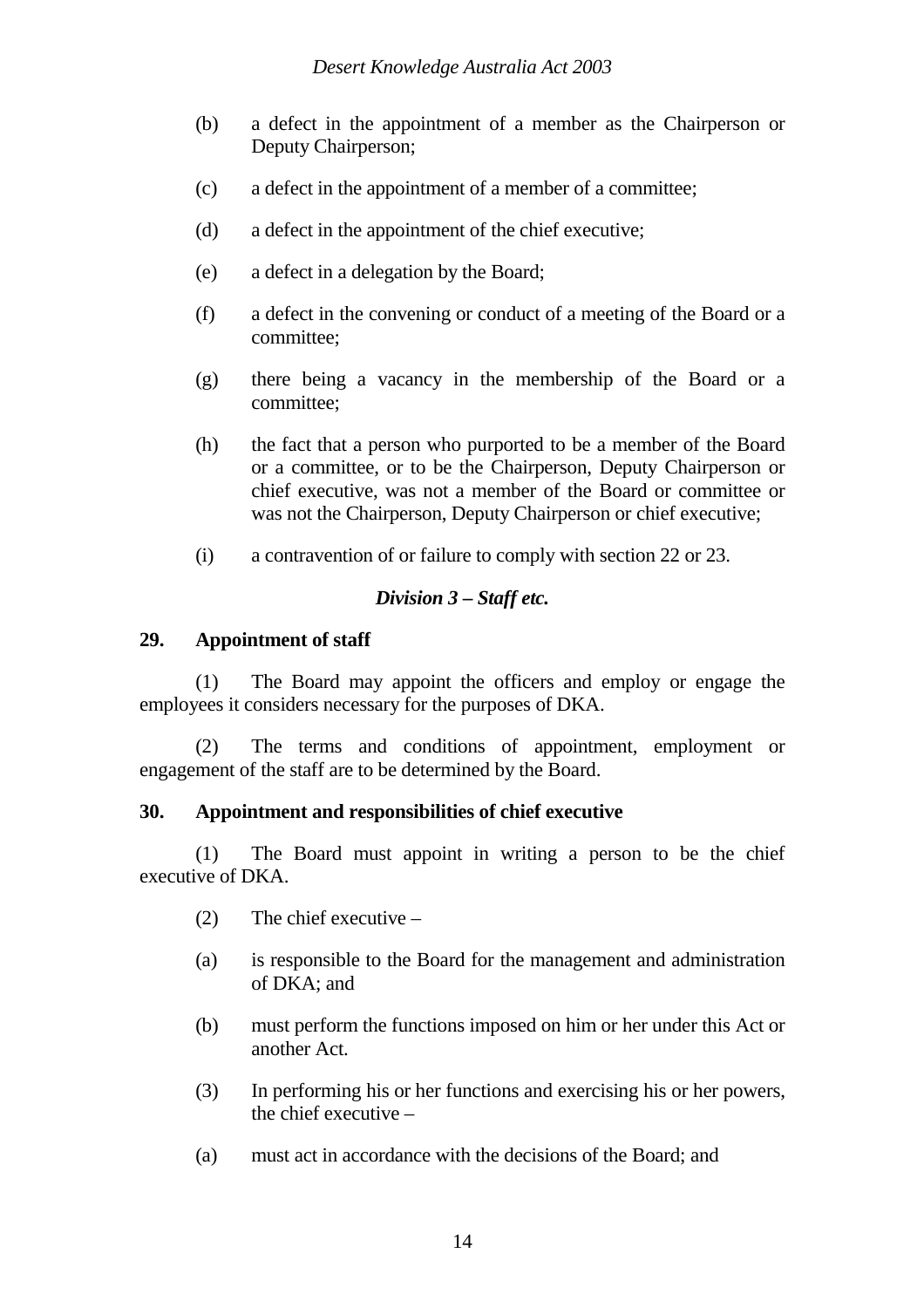(b) is subject to the directions of the Board.

## **31. Powers of chief executive**

The chief executive has power to do all things that are necessary or convenient to be done for or incidental to the proper management and administration of DKA and the proper performance of his or her functions.

## **32. Consultants may be engaged**

The Board may engage consultants and make arrangements for the provision of advice and services as it considers necessary for the purposes of DKA.

## *Division 4 – Committees*

## **33. Committees of Board**

The Board may establish the committees it considers necessary to perform its functions and exercise its powers.

## **34. Composition of committees**

(1) A committee is to be composed of at least 3 persons appointed by the Board.

(2) The Board is not required to appoint any of its members or a member of the staff to be a member of a committee.

## **35. Procedure of committees**

(1) Unless otherwise prescribed, the procedures of a committee are to be determined by the committee.

(2) A committee must keep a record of its proceedings and all its decisions made during the course of its proceedings.

## *Division 5 – Desert Knowledge Australia Precinct*

### **36. Declaration of precinct**

(1) The Minister may, by notice in the *Gazette*, declare an area, or 2 or more non-contiguous areas, in the Territory to be the Desert Knowledge Australia Precinct.

(2) The notice must include a description of the area or areas declared to be the precinct.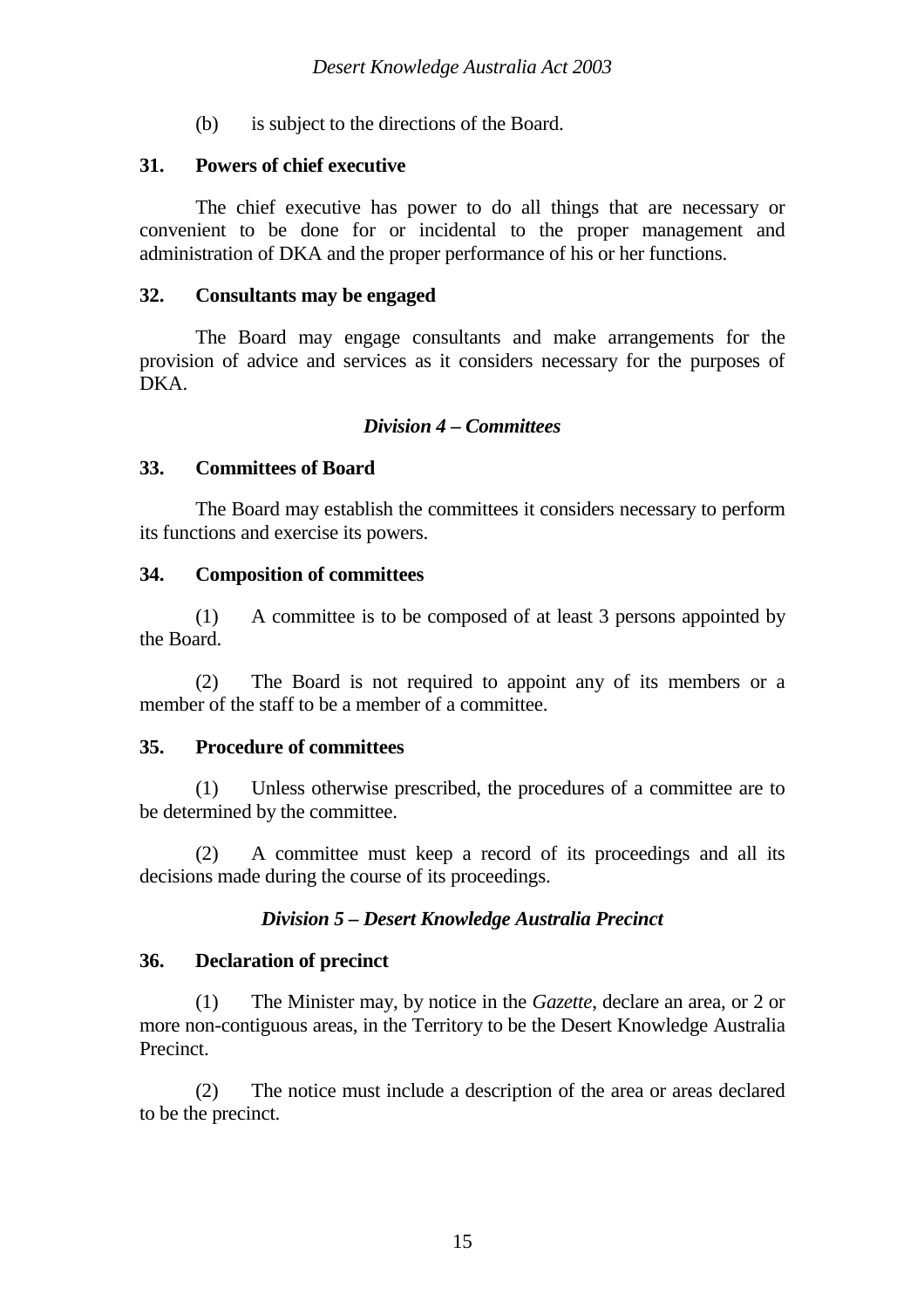# **37. Purpose of precinct**

The precinct is the principal place where the affairs and operations of DKA are to be located, managed and conducted.

# *Division 6 – Societies of participants and associates*

## **38. Setting up of societies**

The Board must –

- (a) set up a society or societies of participants and a society or societies of associates; and
- (b) do all things it considers appropriate to promote the societies and attract members to the societies.

## **39. Fees**

The Board may charge and collect an annual fee for membership of a society of participants or associates as it considers appropriate.

# **PART 4 – FINANCE, PROPERTY, REPORTS AND AUDIT**

## **40. Money of DKA**

The money of DKA consists of –

- (a) money that is appropriated for its purposes;
- (b) dividends on shares owned by DKA;
- (c) interest on the investment of money of DKA;
- (d) proceeds from the sale or other disposition of property and investments of DKA;
- (e) money received as grants; and
- (f) any other money that from time to time becomes available for use by DKA.

## **41. Application of money**

The money of DKA is only to be applied –

- (a) by or with the authority of the Board; and
- (b) for the purposes of DKA.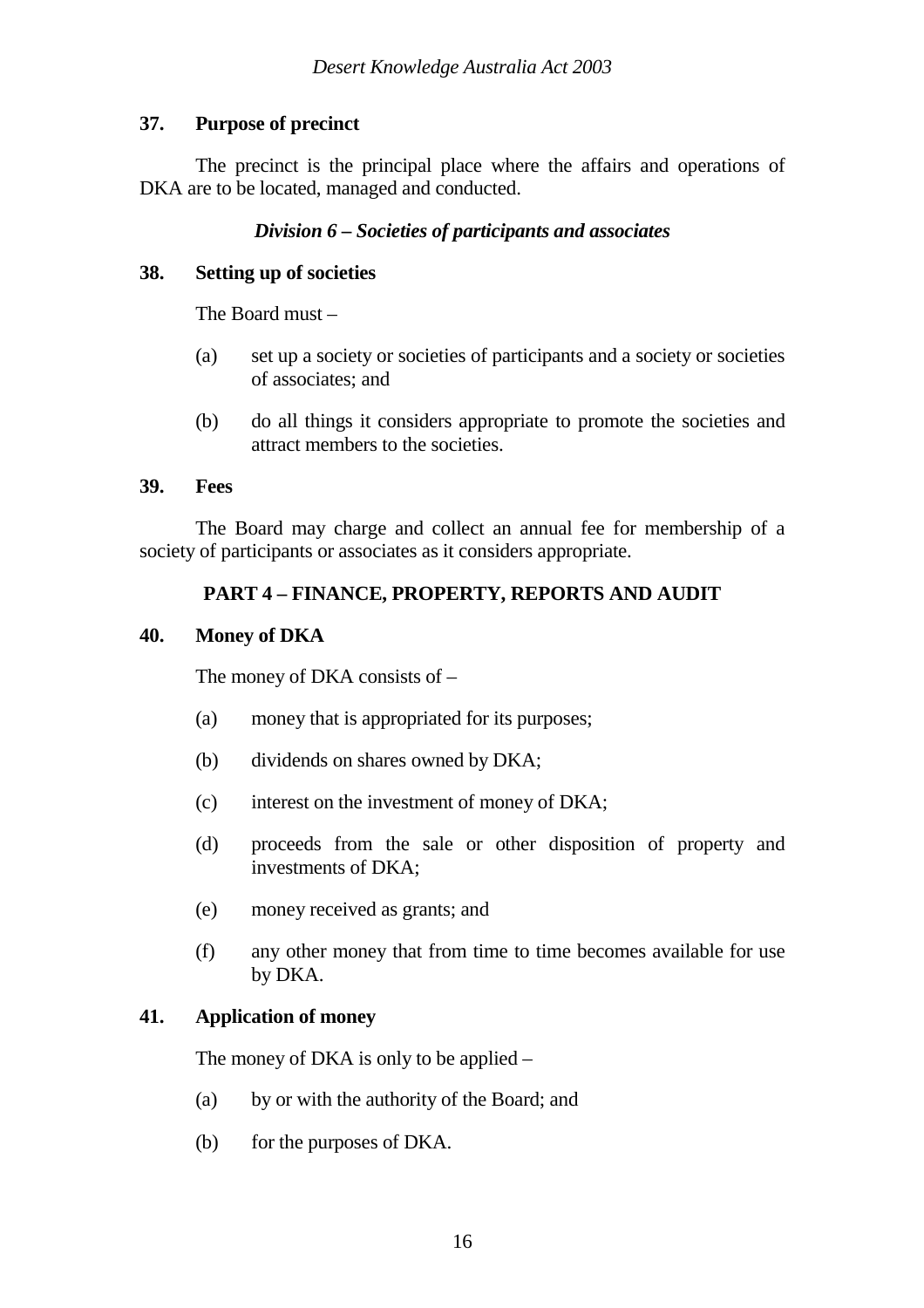# **42. ADI accounts**

DKA must open and maintain an account or accounts with one or more ADIs as it considers necessary for the conduct of its affairs.

## **43. Proper accounts to be kept etc.**

- (1) The Board must ensure –
- (a) proper accounts and records of the transactions and affairs of DKA are kept;
- (b) there are adequate controls over the incurring of liabilities by DKA;
- (c) all payments out of the money of DKA are correctly made and properly authorised; and
- (d) adequate control is maintained over the property of or in the custody, control and management of DKA.

(2) In keeping its accounts and records and making reports under this Act, DKA must, to the extent necessary, comply with the accounting standards within the meaning of the Corporations Act 2001 as if it were a company within the meaning of that Act.

## **44. Gifts etc. and trust funds**

(1) DKA may agree to and carry out the conditions of a gift, grant, bequest, devise, purchase or any other means of conveyance or transfer by which it acquires, holds and uses property for its purposes.

(2) DKA may create and administer a trust fund or trust funds for any purpose relating to the performance of its functions that it considers appropriate, including acquiring or holding property.

# **45. Investment**

(1) Subject to this section and the approval of the Treasurer, the Board may invest the money of DKA or other money held by or in the custody, management or control of DKA.

(2) The money of DKA (including money held on trust or subject to a condition) is not to be invested by the Board unless invested in a class of investments approved by the Treasurer.

- (3) The Board must not invest money if doing so would –
- (a) be inconsistent with a trust; or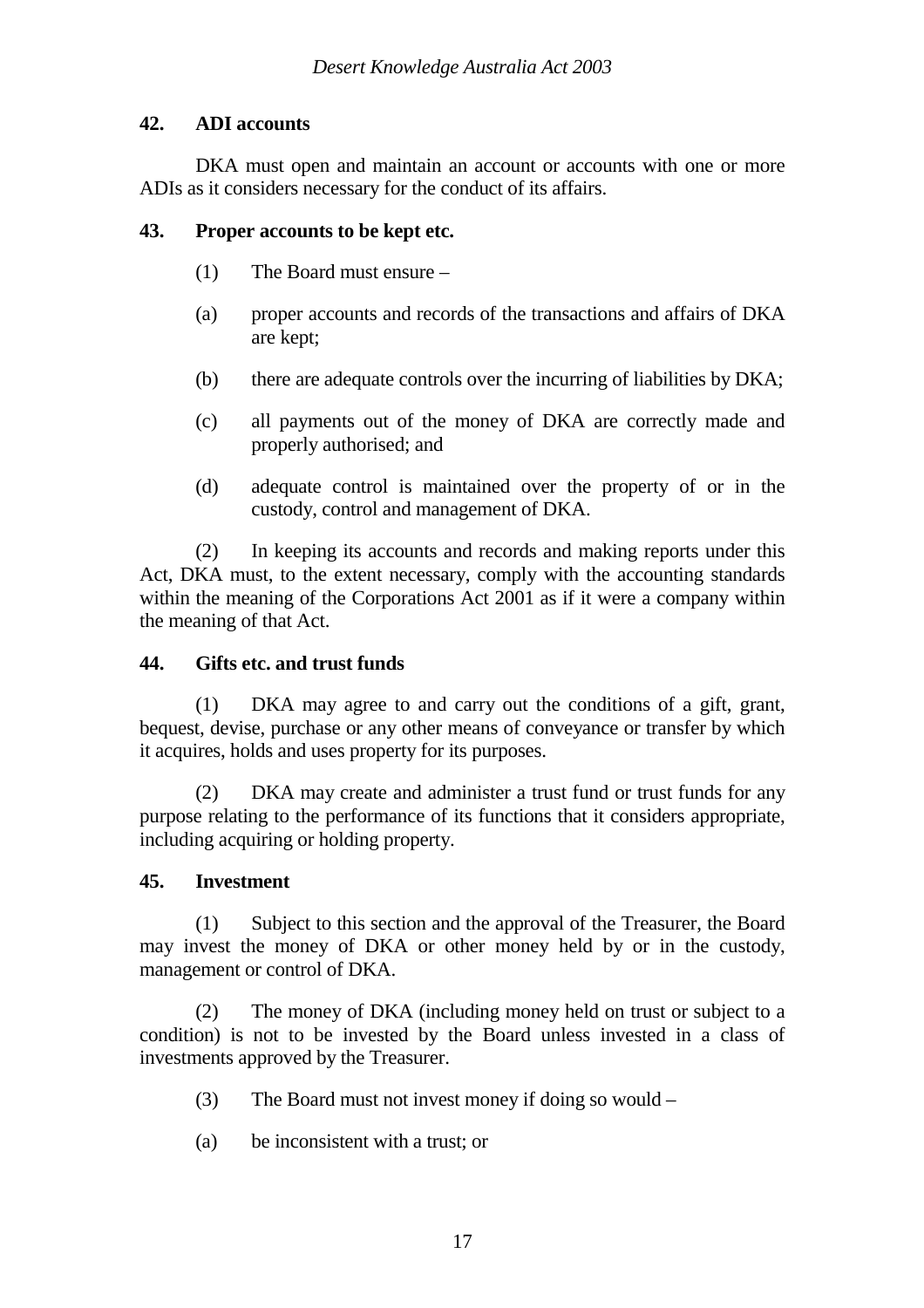(b) constitute a breach of a condition under which the money was acquired.

## **46. Provision of financial information to Treasurer**

(1) The Treasurer may at any time request the chief executive to provide the Treasurer with the information that the Treasurer considers will enable him or her to accurately assess the financial affairs of DKA.

(2) Information to be provided to the Treasurer under subsection (1) includes information about the following:

- (a) financial investments by DKA in bodies corporate, trusts, partnerships and joint ventures;
- (b) contingent liabilities of DKA;
- (c) guarantees given by DKA.
- (3) The chief executive must comply with the Treasurer's request.

## **47. Annual report and audit of report**

(1) At the end of each financial year, the Board must prepare a report on the operations and performance of DKA during the financial year.

- (2) The report is to include –
- (a) a financial statement in respect of the financial year prepared in the form approved by the Treasurer;
- (b) the information specified in section  $46(2)$ ; and
- (c) any other information requested by the Treasurer.

(3) The Board must forward a copy of the report to the Minister and to the Auditor-General by 30 September following the end of the financial year.

- (4) By 30 November following the end of the financial year –
- (a) the Auditor-General must audit the financial statement contained in the report received under subsection (3) and report on the statement to the Minister; and
- (b) the Minister must lay before the Legislative Assembly a copy of the report received under subsection (3) and the report of the Auditor-General received under paragraph (a).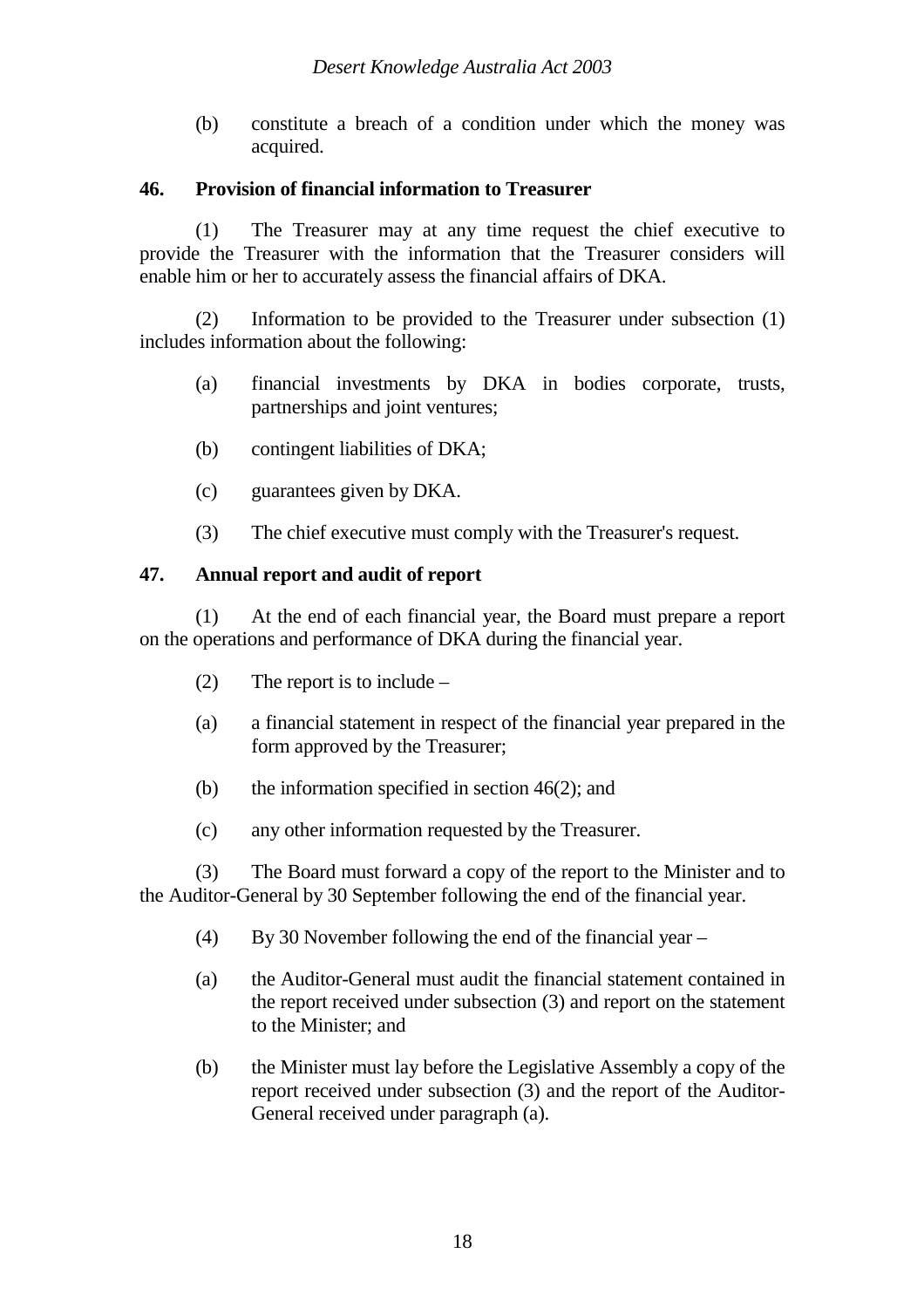# **PART 5 – BY-LAWS**

## **48. Definitions**

In this Part –

"motor vehicle" has the same meaning as in the *Motor Vehicles Act*;

"site" means –

- (a) land, a building or a part of land or a building in the precinct; or
- (b) land, a building or a part of land or a building outside the precinct (but in the Territory) that is under the control or management of DKA;

"vehicle" means any means of transport whether self-propelled or not and whether used on land or sea or in the air.

# **49. Power to make by-laws**

(1) The Board may make by-laws relating to the management of the precinct and land and buildings of or under the control or management of DKA that is or are outside the precinct (but only in respect of land or a building in the Territory or a matter that is connected with the Territory).

(2) The Board may not make a by-law that is inconsistent with this Act, or any other Act or any regulations, or that is unlawful.

## **50. Subject matter of by-laws**

- (1) The By-laws may provide for any of the following:
- (a) the establishment, management or control of cultural centres, libraries or museums on a site;
- (b) the establishment, management or control of halls of residence or other accommodation on a site;
- (c) the regulation or prohibition of access to or use of a site;
- (d) the regulation or prohibition of the conduct of persons on a site;
- (e) the regulation or prohibition of the presence or use of vehicles and animals on a site;
- (f) speed limits for riding or driving vehicles on a site;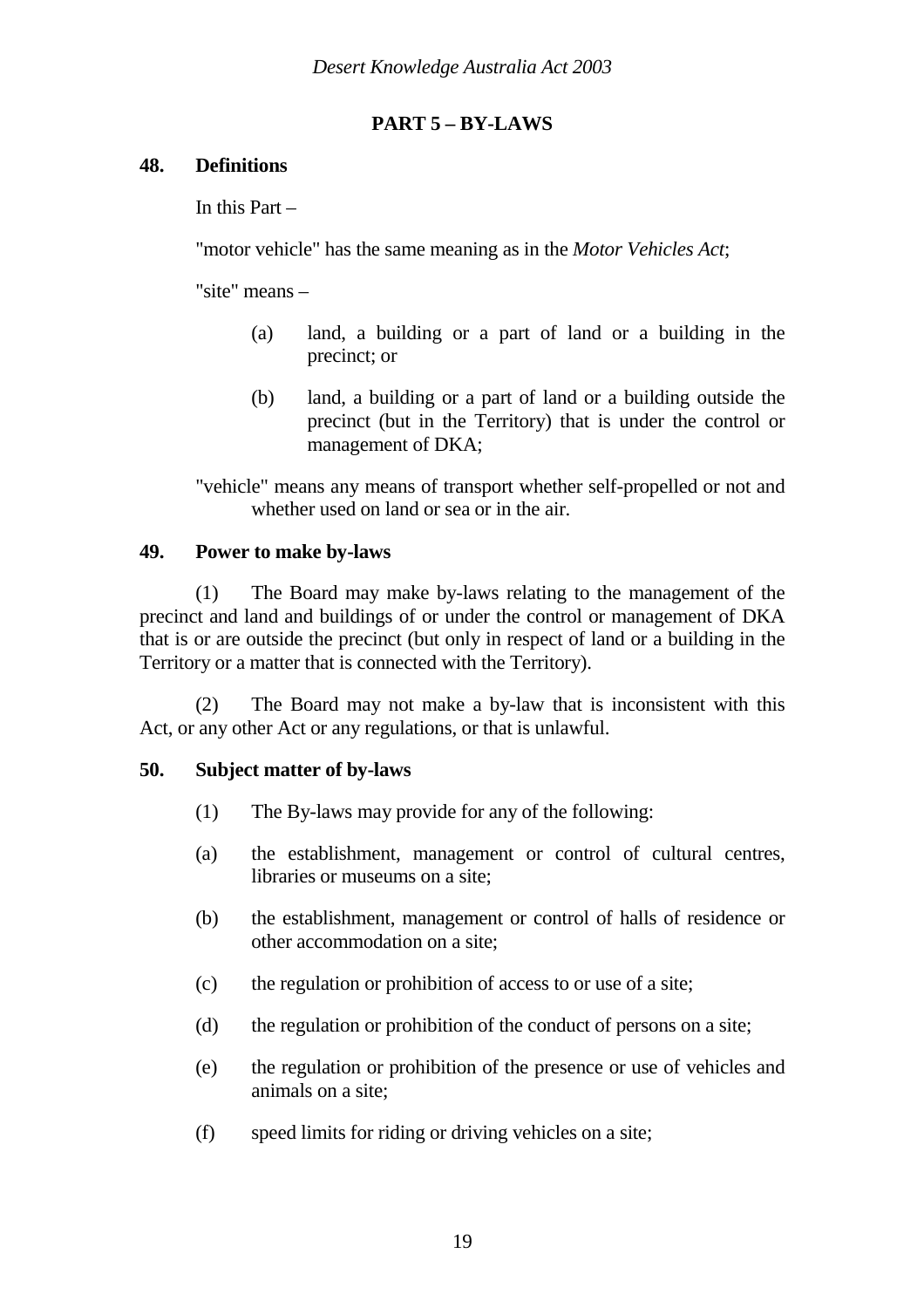- (g) the removal impounding or disposal of vehicles or animals referred to in paragraph (e);
- (h) offences in relation to the use of motor vehicles, including offences  $for -$ 
	- (i) bringing a vehicle onto or parking or standing a vehicle on a site in breach of a by-law;
	- (ii) driving a vehicle on a site in breach of a by-law;
	- (iii) driving a vehicle on a site at a speed in excess of a speed fixed by a by-law;
	- (iv) driving a vehicle on a site contrary to a direction, whether given by a traffic control device on the site or by a person authorised by a by-law to do so; and
	- (v) doing any other prescribed act on a site;
- (i) penalties not exceeding 2 penalty units for an offence against the By-laws.

(2) A by-law may provide for matters of regulation or prohibition, either absolutely or conditionally or in relation to a class of acts, matters or things or a situation or other circumstance.

- (3) A by-law may  $-$
- (a) authorise a member of the staff or a committee to do an act or thing; or
- (b) provide that an act or thing is to be done with the approval, or at the direction, of a member of the staff or a committee.

## **51. Application of by-laws**

- (1) A by-law may be limited in its application  $-$
- (a) to a specified site; or
- (b) in relation to a specified class of persons or circumstances.

(2) The Board may, in the manner prescribed by the Regulations, suspend the application of a by-law –

- (a) for a specified period;
- (b) to a specified site; or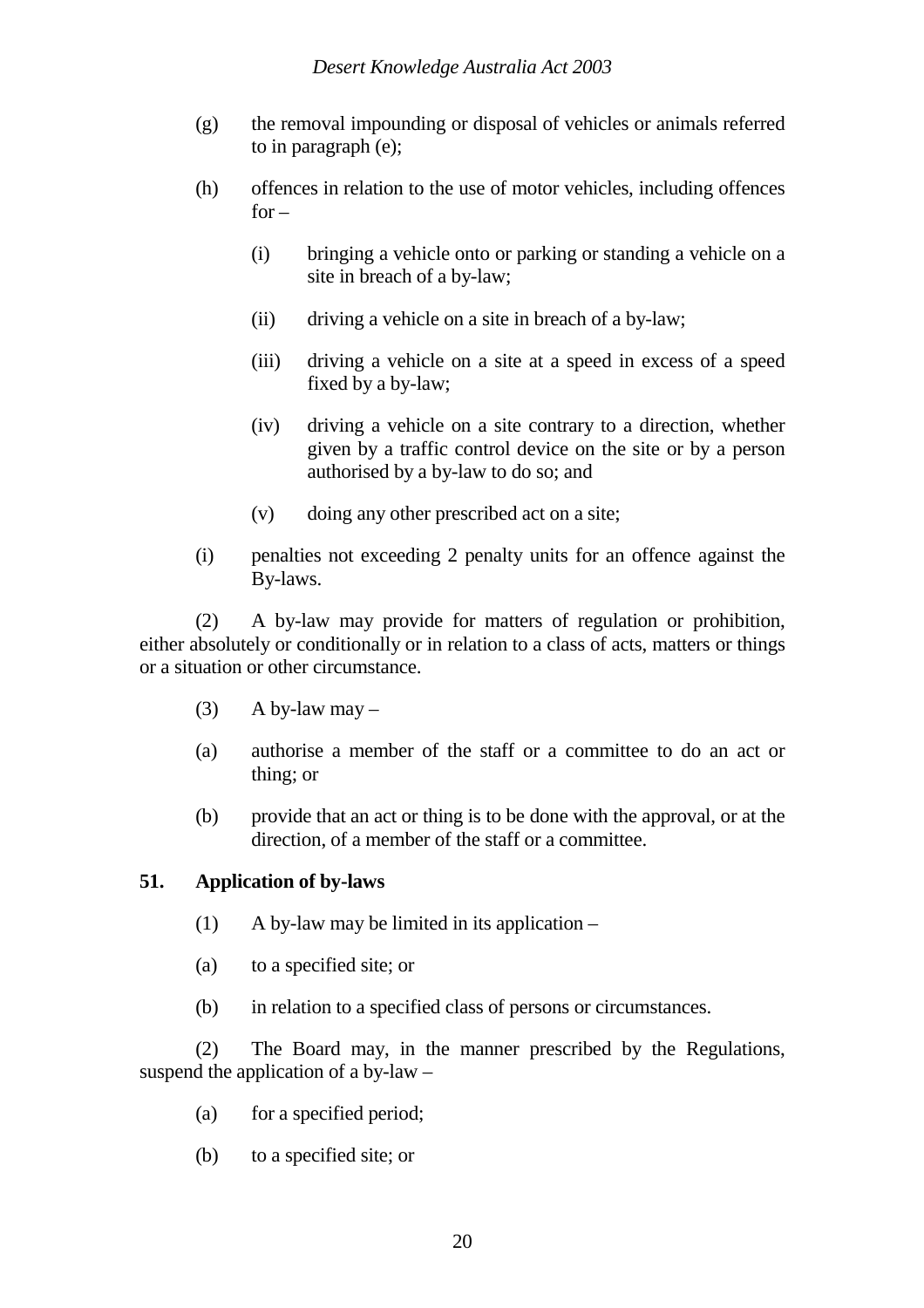(c) in relation to a specified class of persons or circumstances.

# **52. Liability of owner of motor vehicle**

(1) Subject to this section, if an offence against the By-laws relating to a motor vehicle is allegedly committed and the name of the offender is not ascertained, the owner of the motor vehicle at the time the offence occurs is, whether or not the owner in fact committed the offence –

- (a) taken to have committed the offence; and
- (b) if a notice of infringement is issued in relation to the commission of the offence – to be issued the notice of infringement.

(2) The owner of a motor vehicle is not taken to have committed an offence if –

- (a) the motor vehicle was, at the time of the offence, stolen or unlawfully used without the owner's consent;
- (b) the motor vehicle is registered under the *Motor Vehicles Act* and at the time of the offence –
	- (i) the owner had sold or disposed of the motor vehicle but the registration of the motor vehicle had not been transferred to the new owner; and
	- (ii) the owner had provided the Registrar, within the meaning of the *Motor Vehicles Act*, with a notice of disposal in respect of the motor vehicle as required by section 20 of that Act; or
- (c) within 14 days after the owner is, in relation to the alleged offence, served or issued with –
	- (i) a notice of infringement;
	- (ii) a summons; or
	- (iii) any other document dealing with the recovery or enforcement of a penalty for an offence that may be served or issued under an Act,

the owner delivers to the Board a statutory declaration made by the owner –

(iv) stating that some other person was in control of the motor vehicle at the time the offence was allegedly committed and setting out the name and address of that other person and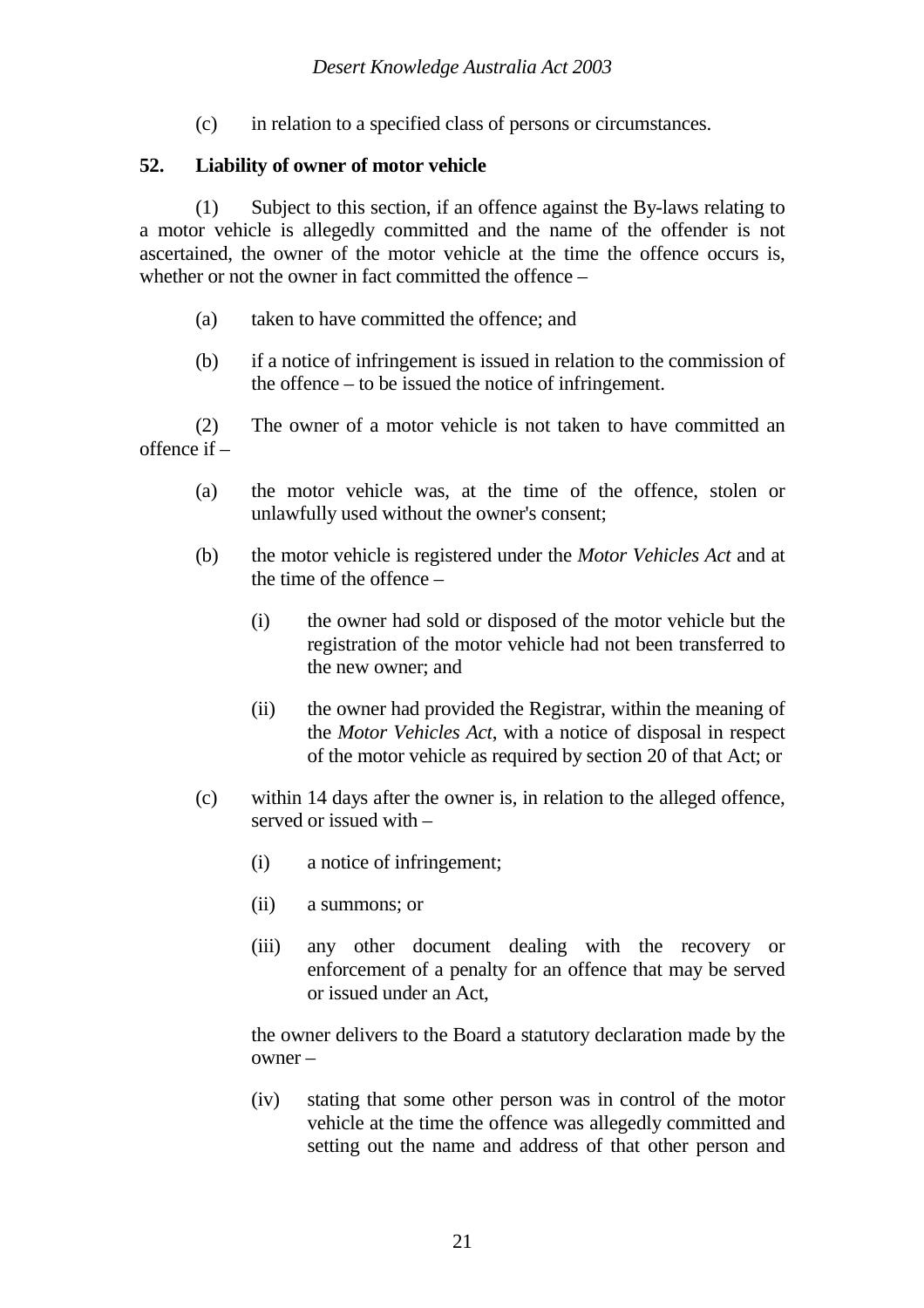## *Desert Knowledge Australia Act 2003*

any other information known to the owner that may assist in identifying or locating that other person;

- (v) stating that the motor vehicle was sold before the offence was allegedly committed and setting out the date of the sale, the name and address of the person to whom it was sold and, if the sale was made through an agent, the name and address of the agent; or
- (vi) stating that at the time when the offence was allegedly committed the motor vehicle had been stolen or was being used unlawfully without the owner's consent.

(3) If the owner of the motor vehicle is a body corporate, a director, secretary or manager of the body corporate may make a statutory declaration for the purposes of subsection (2).

(4) If the owner of the motor vehicle is the Territory, the Commonwealth, a State or another Territory of the Commonwealth or a statutory corporation, a person authorised, or apparently authorised, for the purpose may make a statutory declaration for the purposes of subsection (2).

(5) A person named in a statutory declaration as being in control of a motor vehicle at the time of an alleged offence cannot be found guilty of the offence unless a copy of the statutory declaration is affixed to the summons for the offence at the time the summons is served on the person.

(6) If a person is specified as the new owner of a motor vehicle in a notice of disposal referred to in subsection  $(2)(b)(ii)$  –

- (a) the person is taken to be the owner of the motor vehicle at the time of the offence for the purposes of this section (other than subsection  $(2)(b)$ ; and
- (b) this section applies as if a reference to the owner of the motor vehicle (other than in subsection  $(2)(b)$ ) were a reference to the person.
- (7) A statutory declaration referred to in subsection  $(2)(c)$  –
- (a) is admissible in evidence in a prosecution against the person in relation to the offence; and
- (b) is evidence that the person was the driver of the motor vehicle at the time of the offence.

(8) Subject to subsection (9), this section does not affect the liability of an actual offender who is not the owner of the motor vehicle.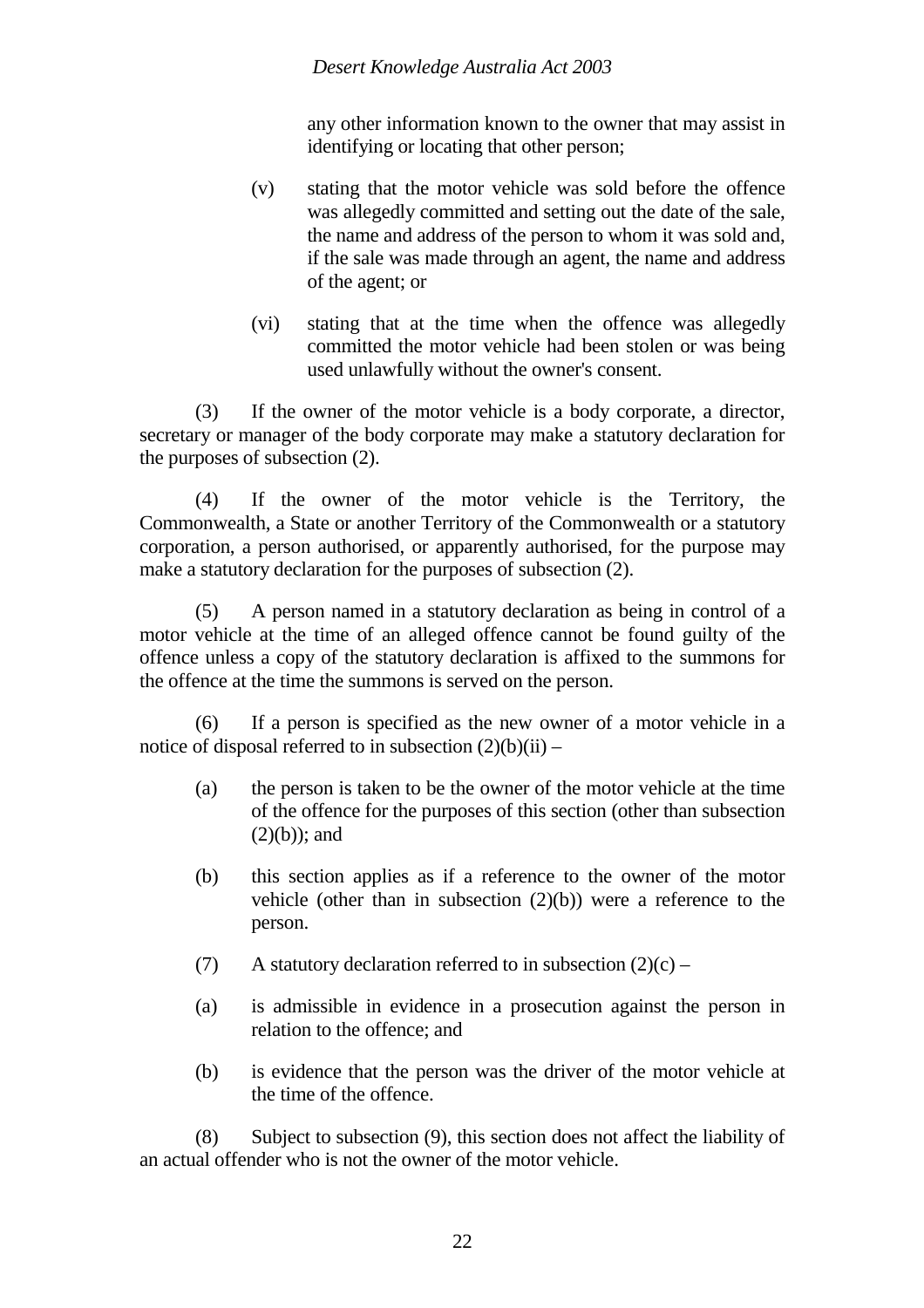(9) If a penalty has been imposed on a person in relation to an offence referred to in this section –

- (a) another person cannot be charged with the same offence; and
- (b) a further penalty cannot be imposed on or recovered from another person in relation to the same offence.

## **53. Evidence of ownership of motor vehicle**

In a prosecution for an offence against the By-laws, a certificate that is issued by a person authorised to issue the certificate under an Act (including an Act of the Commonwealth or a State or another Territory of the Commonwealth) and that states –

- (a) that a specified person was the registered owner of a specified motor vehicle on a specified date;
- (b) that a specified person was recorded as the new owner of a specified motor vehicle on and from a specified date in a record of a notice of disposal in respect of the motor vehicle; or
- (c) if the specified motor vehicle is not registered at the time of issuing the certificate – that a specified person was the last registered owner of the motor vehicle to and including a specified date,

is evidence of the matters set out in the certificate and a court must assume that the certificate was duly issued.

## **54. Recovery of penalties imposed under By-laws**

(1) If a penalty is imposed on a person as a result of a prosecution for an offence committed against a by-law, or an amount is payable by a person instead of a penalty that may otherwise be imposed for an offence committed against a by-law, the penalty or amount may be recovered as a debt due and payable to DKA by the person.

(2) Subsection (1) does not affect the application of the *Fines and Penalties (Recovery) Act*.

## **55. Section 57 of** *Interpretation Act* **does not apply to By-laws**

Section 57 of the *Interpretation Act* does not apply to the By-laws.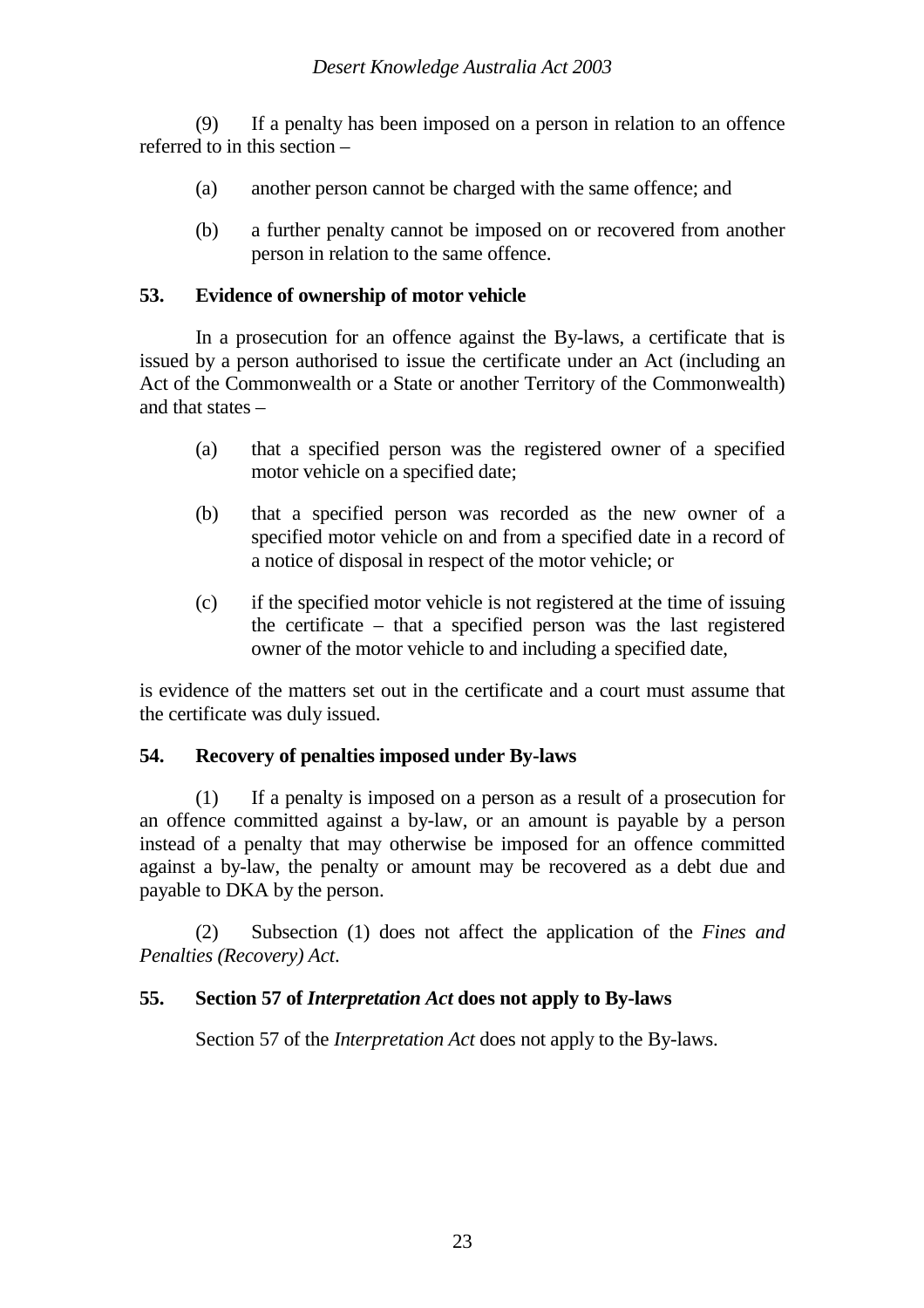# **PART 6 – MISCELLANEOUS**

# **56. Protection from liability**

- (1) This section applies to a person who is or has been –
- (a) a member;
- (b) a member of a committee; or
- (c) a member of the staff.

(2) The person is not civilly or criminally liable for an act done or omitted to be done by the person in good faith in the exercise or purported exercise of a power, or the performance or purported performance of a function, under this Act.

(3) In addition, the person is not civilly or criminally liable for an act done or omitted to be done by DKA, the Board or a committee in the exercise or purported exercise of a power, or the performance or purported performance of a function, under this Act.

(4) Subsections (2) and (3) do not affect any liability the Territory or DKA would, apart from those subsections, have for an act or omission.

## **57. Form and execution of documents by DKA**

(1) A deed, instrument, contract or agreement relating to any property or matter that, if made or executed by an individual, would by law be required to be in writing under seal may be made on behalf of DKA in writing under its common seal.

(2) An instrument, contract or agreement relating to any property or matter that, if made by or between individuals, would be required to be in writing signed by the parties to it may be made or entered into on behalf of DKA in writing by a person acting under the authority, express or implied, of the Board.

(3) A contract relating to any property or matter that, if made between individuals, would by law be valid although made or entered into by parole only and not reduced to writing may be made on behalf of DKA by a person acting under the authority, express or implied, of the Board.

(4) A contract entered into or an instrument, contract or agreement signed in relation to any property or obligation of DKA is taken to have been entered into or signed with the express authority of the Board if it is entered into or signed in accordance with a resolution of the Board.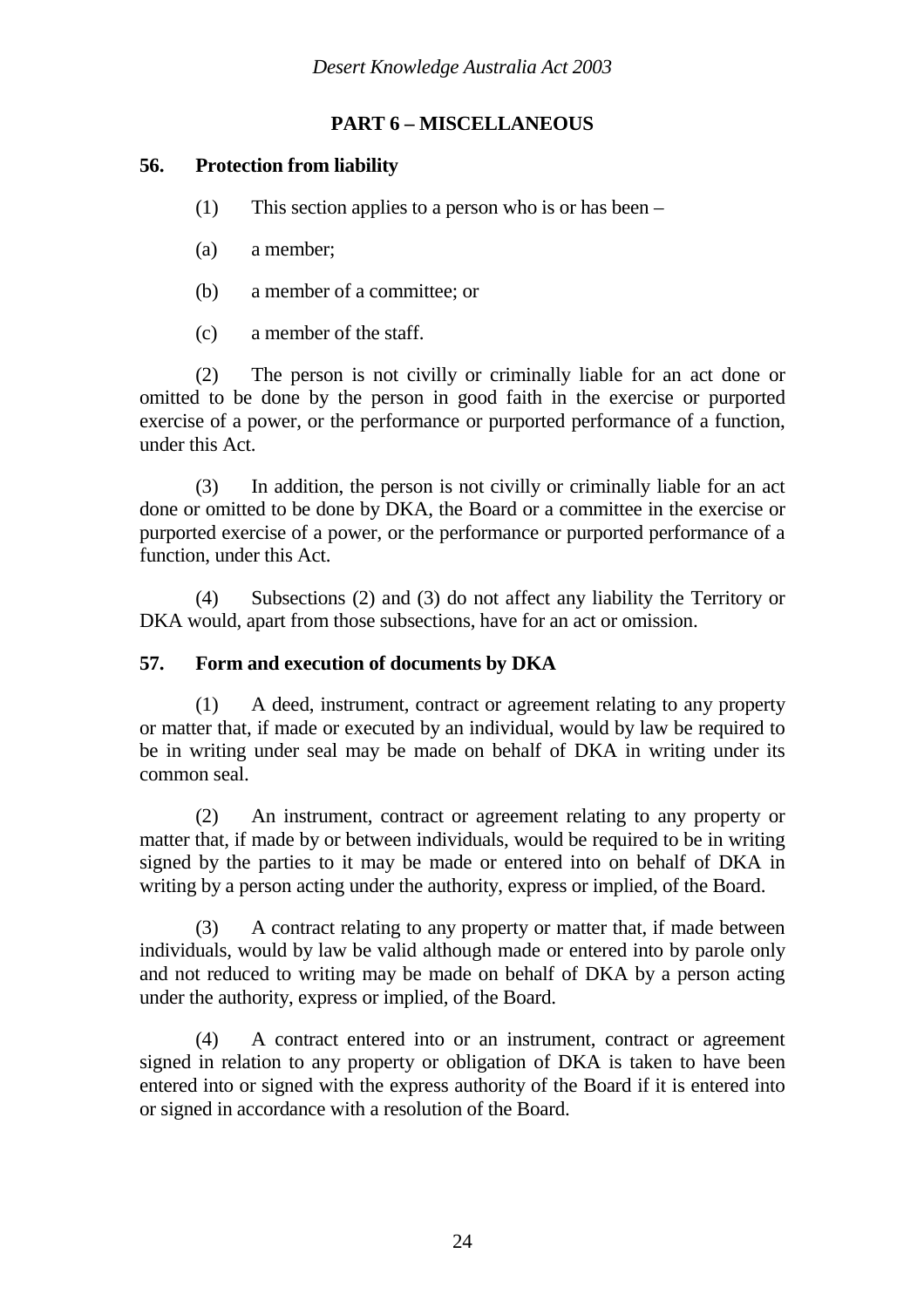# **58. Proof of resolutions of Board etc.**

(1) The minutes of a meeting of the Board, or a document purporting to be a true copy of or an extract from the minutes of a meeting of the Board and signed by the Chairperson, may be received in a court or a tribunal or by a person acting judicially as evidence of the particulars contained in the minutes without further proof.

- (2) In any proceedings, the production of  $-$
- (a) a copy of a by-law purporting to be certified as a true copy of the by-law and signed by the Chairperson;
- (b) the minutes of the meeting of the Board at which the Board made the by-law or a copy of a document purporting to be a true copy of or an extract from the minutes of that meeting and signed by the Chairperson; and
- (c) the *Gazette* in which notification of the making of the by-law is published,

is conclusive evidence of the by-law having been made and the contents of the by-law.

(3) In any proceedings, the production of the following is conclusive evidence of the suspension of the application of a by-law under section 51(2):

- (a) the minutes of the meeting of the Board at which the application of the by-law was suspended or a copy of a document purporting to be a true copy of or an extract from the minutes of that meeting and signed by the Chairperson;
- (b) a copy of a notice (if any) required by the Regulations to be given of the suspension.

## **59. Regulations**

(1) The Administrator may make regulations, not inconsistent with this Act, prescribing matters –

- (a) required or permitted by this Act to be prescribed; or
- (b) necessary or convenient to be prescribed for carrying out or giving effect to this Act.
- (2) The Regulations may provide for any of the following:
- (a) the use or custody of the common seal of DKA;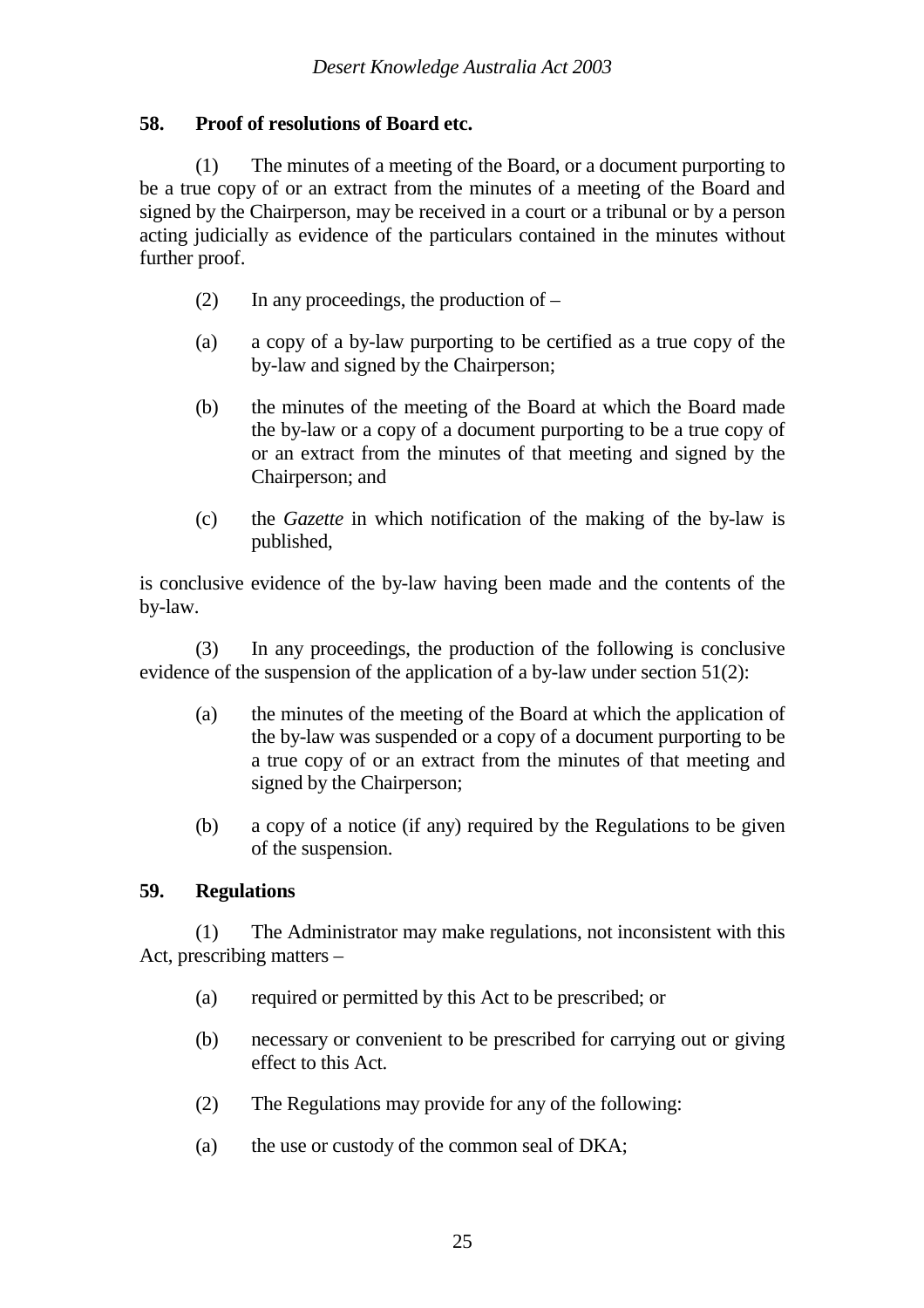- (b) the manner of holding or adjourning meetings of the Board;
- (c) the quorum, procedures, powers or functions of committees;
- (d) the manner in which the Board may suspend the application of a by-law;
- (e) review of or appeal against decisions made under the By-laws;
- (f) penalties not exceeding 100 penalty units or, where offences are committed by bodies corporate, 500 penalty units for offences against the Regulations;
- (g) the payment of a prescribed amount instead of a penalty that may otherwise be imposed for an offence against the By-laws or the Regulations and for the service of a notice relating to payment of the amount on a person alleged to have committed the offence and the particulars to be included in the notice;
- (h) the designation of an offence against the By-laws or the Regulations as a regulatory offence.

## **PART 7 – INTERIM BOARD**

### **60. Definitions**

In this Part –

"Chairperson" means the Chairperson of the Interim Board appointed under section 63;

"Interim Board" means the Board established by section 62;

"member" means a member of the Interim Board appointed under section 62;

"this Act" does not include Part 5 or this Part but includes the Regulations.

### **61. No Board while this Part in force**

The Minister must not constitute the Board before the expiry of this Part.

### **62. Establishment and membership of Interim Board**

- (1) There is an Interim Board.
- (2) The Interim Board consists of 3 members.

(3) The Minister must appoint in writing the persons he or she considers appropriate to be the members of the Interim Board.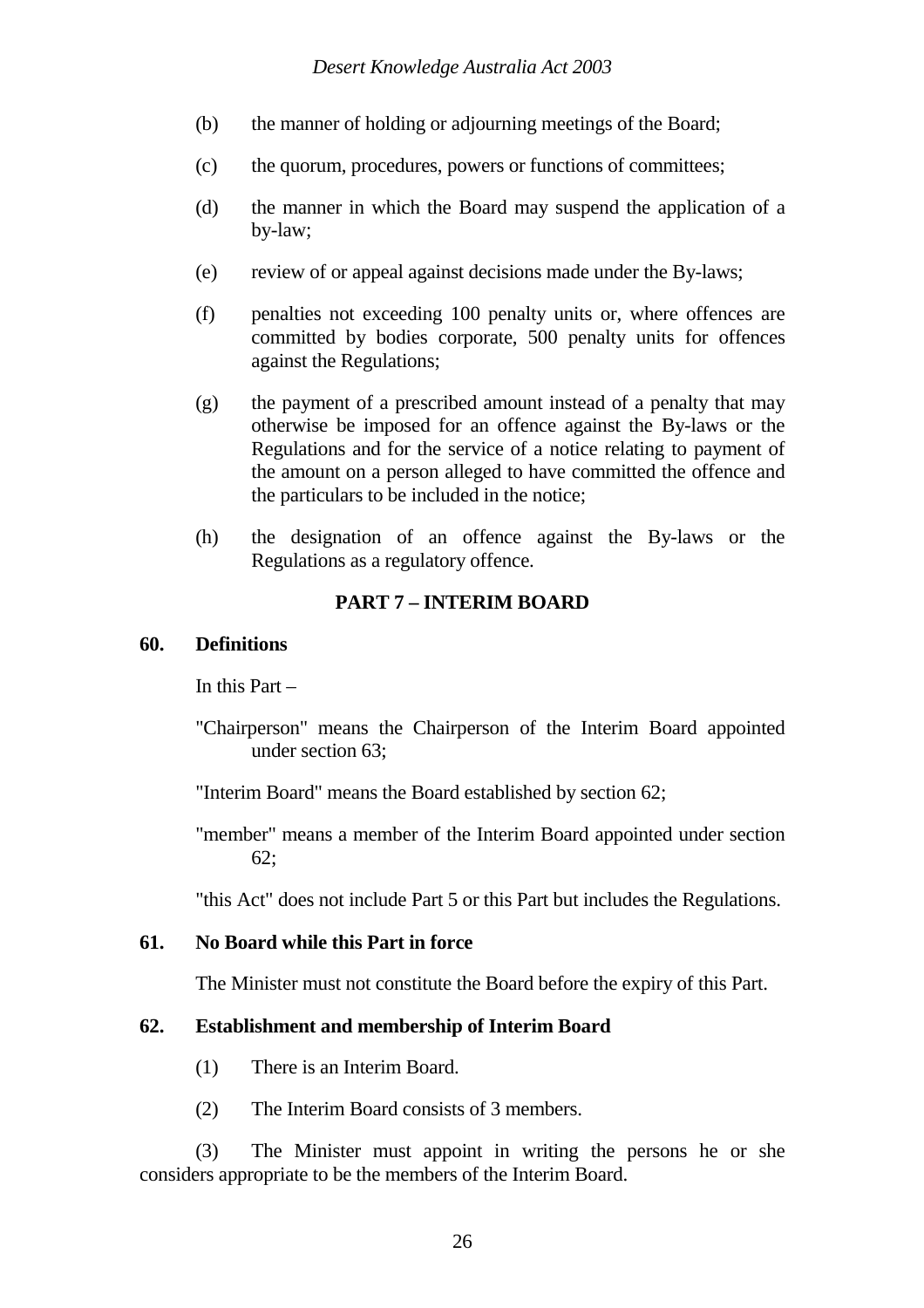(4) The Minister must not appoint a person to be a member unless he or she is satisfied that the person holds suitable qualifications or has suitable knowledge and experience relating to the objects of this Act and the powers and functions of the Interim Board.

## **63. Chairperson of Interim Board**

The Minister must appoint in writing a member to be the Chairperson of the Interim Board.

## **64. Purpose of Interim Board**

The purpose of the Interim Board is to –

- (a) commence setting up and organising the precinct;
- (b) set up a society or societies of participants and attract participants to contribute to DKA and join the society or societies; and
- (c) carry out any other activities for the purpose of the objects of this Act as directed by the Minister.

## **65. Application of Act to Interim Board**

(1) To the extent necessary, this Act applies to the Interim Board as if it were the Board.

- (2) For the purposes of subsection  $(1)$  –
- (a) a reference in this Act to the Board includes a reference to the Interim Board; and
- (b) in the event of an inconsistency between a provision of this Part and a provision of this Act, the provision of this Part prevails to the extent of the inconsistency.

## **66. Convening of Interim Board**

(1) The Interim Board must meet as often as is necessary for the exercise of its powers and the performance of its functions.

(2) The Chairperson must make the arrangements that enable the Interim Board to meet.

## **67. Meetings and procedures of Interim Board**

(1) The procedures of the Interim Board are as determined by the Interim Board.

(2) At a meeting of the Interim Board –